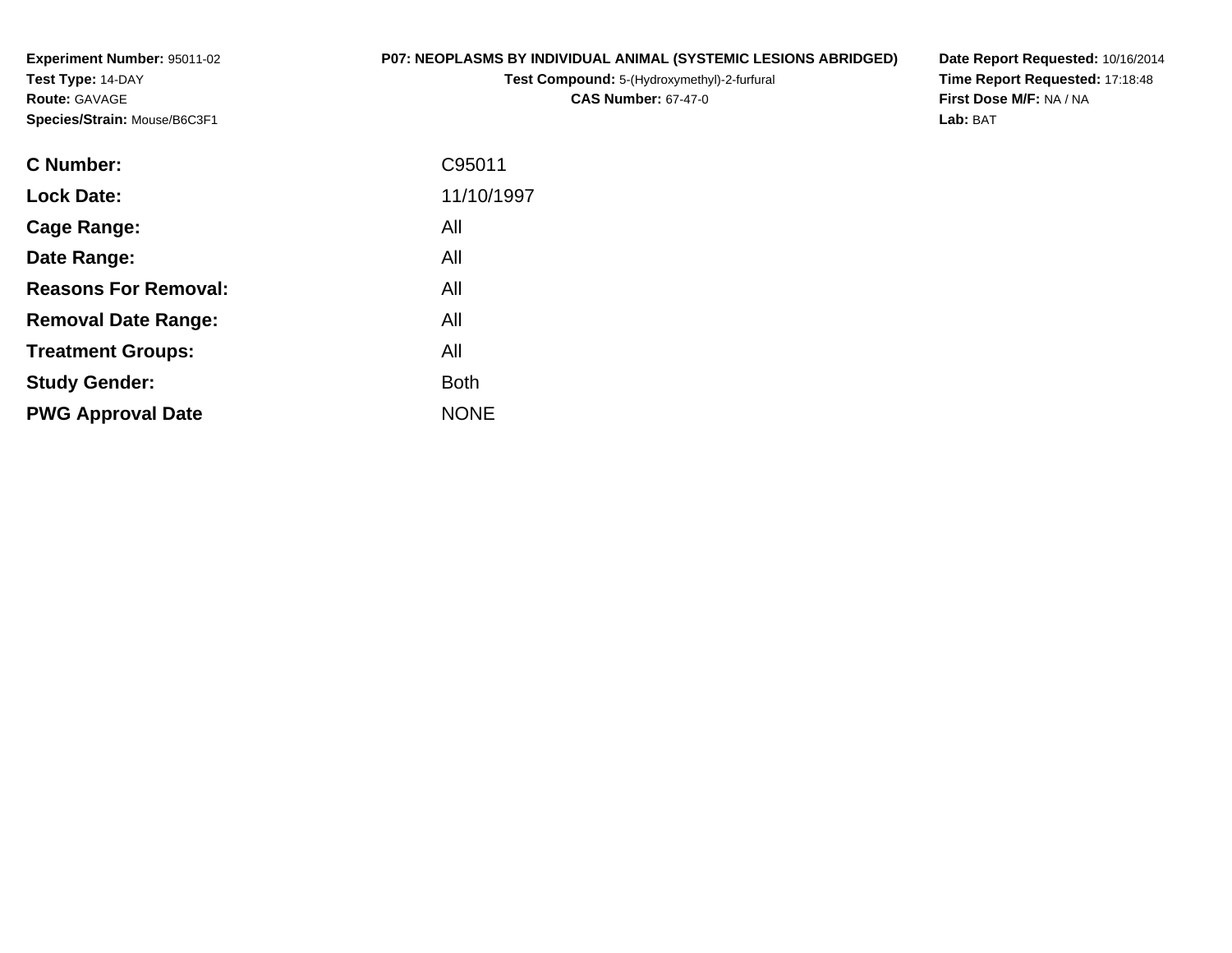### **Test Type:** 14-DAY

**Route:** GAVAGE

**Species/Strain:** Mouse/B6C3F1

### **P07: NEOPLASMS BY INDIVIDUAL ANIMAL (SYSTEMIC LESIONS ABRIDGED)**

**Test Compound:** 5-(Hydroxymethyl)-2-furfural

**CAS Number:** 67-47-0

**Date Report Requested:** 10/16/2014**Time Report Requested:** 17:18:48**First Dose M/F:** NA / NA**Lab:** BAT

| <b>B6C3F1 Mouse Male</b><br>0 MG/KG          | DAY ON TEST<br><b>ANIMAL ID</b> | 0<br>0<br>$\boldsymbol{2}$<br>$\overline{c}$<br>0 | 0<br>0<br>$\frac{2}{2}$<br>$\mathbf 0$  | $\boldsymbol{\theta}$<br>0<br>$\frac{2}{2}$<br>0 | 0<br>0<br>$\frac{2}{2}$<br>$\mathbf 0$ | 0<br>0<br>$\frac{2}{2}$<br>$\mathbf 0$ |                       |
|----------------------------------------------|---------------------------------|---------------------------------------------------|-----------------------------------------|--------------------------------------------------|----------------------------------------|----------------------------------------|-----------------------|
|                                              |                                 | 0<br>0<br>8<br>1                                  | $\mathbf 0$<br>0<br>8<br>$\overline{2}$ | 0<br>0<br>8<br>$\overline{3}$                    | 0<br>0<br>8<br>4                       | 0<br>0<br>8<br>5                       | <i><b>*TOTALS</b></i> |
| <b>Alimentary System</b>                     |                                 |                                                   |                                         |                                                  |                                        |                                        |                       |
| Intestine Large, Colon                       |                                 | $\ddot{}$                                         | $\ddot{}$                               | +                                                | +                                      | $\ddot{}$                              | 5                     |
| Liver<br>Stomach, Forestomach                |                                 | $+$<br>$+$                                        | $+$                                     | $+$<br>$+$ $+$                                   | $+$<br>$+$ $+$                         | $\ddot{}$                              | 5<br>5                |
| Stomach, Glandular                           |                                 | $+$                                               | $+$                                     | $+$                                              | $+$                                    | $\ddot{}$                              | 5                     |
| <b>Cardiovascular System</b>                 |                                 |                                                   |                                         |                                                  |                                        |                                        |                       |
| <b>NONE</b>                                  |                                 |                                                   |                                         |                                                  |                                        |                                        |                       |
| <b>Endocrine System</b>                      |                                 |                                                   |                                         |                                                  |                                        |                                        |                       |
| <b>NONE</b><br><b>General Body System</b>    |                                 |                                                   |                                         |                                                  |                                        |                                        |                       |
| <b>NONE</b><br><b>Genital System</b>         |                                 |                                                   |                                         |                                                  |                                        |                                        |                       |
| <b>NONE</b><br><b>Hematopoietic System</b>   |                                 |                                                   |                                         |                                                  |                                        |                                        |                       |
| <b>NONE</b><br><b>Integumentary System</b>   |                                 |                                                   |                                         |                                                  |                                        |                                        |                       |
| <b>NONE</b><br><b>Musculoskeletal System</b> |                                 |                                                   |                                         |                                                  |                                        |                                        |                       |
|                                              |                                 |                                                   |                                         |                                                  |                                        |                                        |                       |

\* ..Total animals with tissue examined microscopically; Total animals with tumor **M** . Missing tissue M ..Missing tissue

+ ..Tissue examined microscopically

I ..Insufficient tissue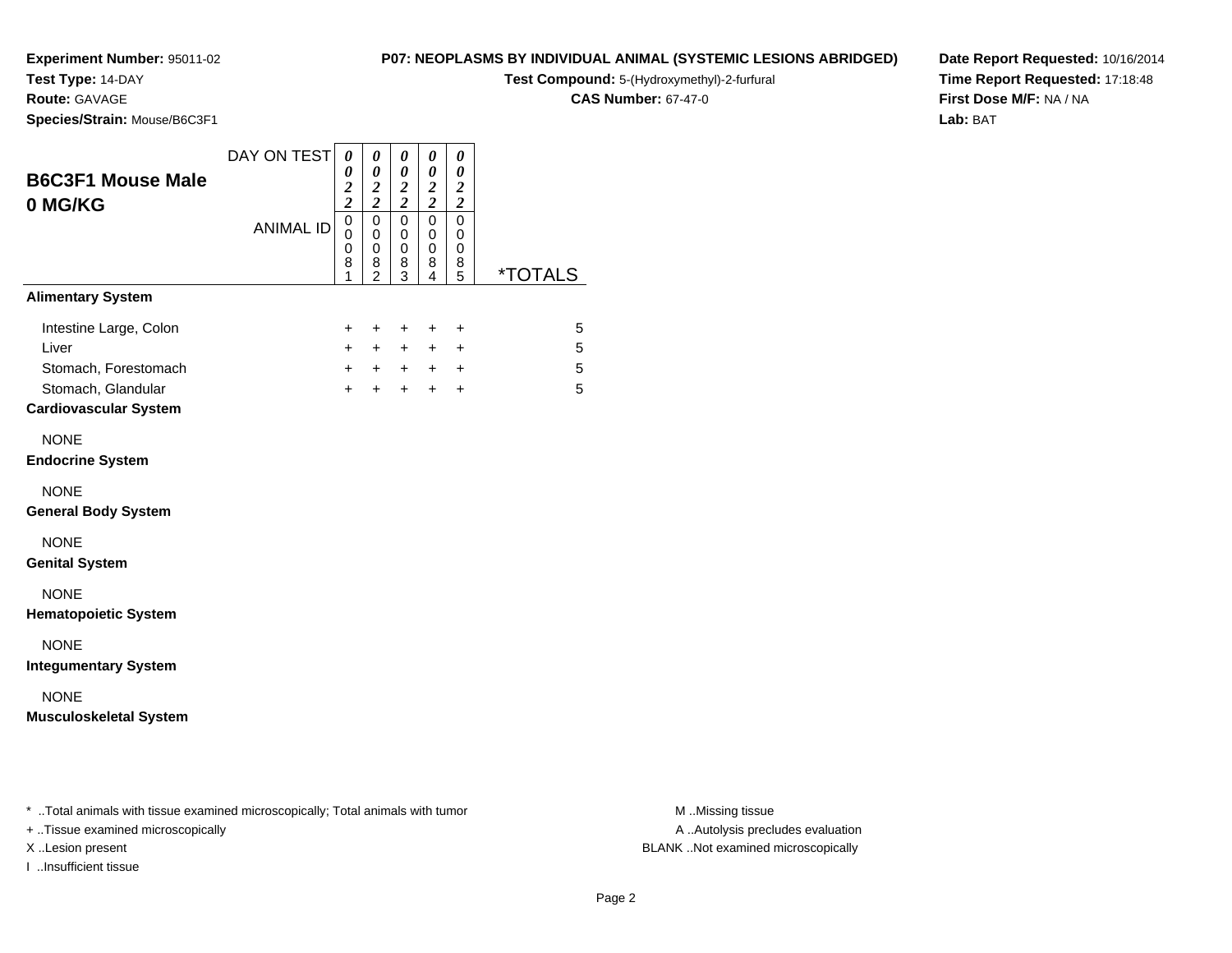**Test Type:** 14-DAY

**Route:** GAVAGE

**Species/Strain:** Mouse/B6C3F1

**Test Compound:** 5-(Hydroxymethyl)-2-furfural

**CAS Number:** 67-47-0

**Date Report Requested:** 10/16/2014**Time Report Requested:** 17:18:48**First Dose M/F:** NA / NA**Lab:** BAT

| <b>B6C3F1 Mouse Male</b><br>0 MG/KG                 | DAY ON TEST<br><b>ANIMAL ID</b> | 0<br>0<br>2<br>C<br>0<br>0<br>0<br>8 | 0<br>0<br>$\overline{2}$<br>2<br>0<br>0<br>0<br>8<br>2 | 0<br>0<br>$\overline{2}$<br>2<br>0<br>$\mathbf 0$<br>0<br>8<br>3 | 0<br>0<br>2<br>າ<br>∠<br>0<br>0<br>0<br>8<br>4 | 0<br>0<br>2<br>2<br>0<br>0<br>0<br>8<br>5 | <i><b>*TOTALS</b></i> |
|-----------------------------------------------------|---------------------------------|--------------------------------------|--------------------------------------------------------|------------------------------------------------------------------|------------------------------------------------|-------------------------------------------|-----------------------|
| <b>NONE</b><br><b>Nervous System</b><br><b>NONE</b> |                                 |                                      |                                                        |                                                                  |                                                |                                           |                       |

**Respiratory System**

#### NONE

**Special Senses System**

NONE

**Urinary System**

### NONE

### **SYSTEMIC LESIONS**

Multiple Organn  $+$ 

<sup>+</sup> <sup>+</sup> <sup>+</sup> <sup>+</sup> <sup>5</sup>

\* ..Total animals with tissue examined microscopically; Total animals with tumor **M** . Missing tissue M ..Missing tissue

+ ..Tissue examined microscopically

I ..Insufficient tissue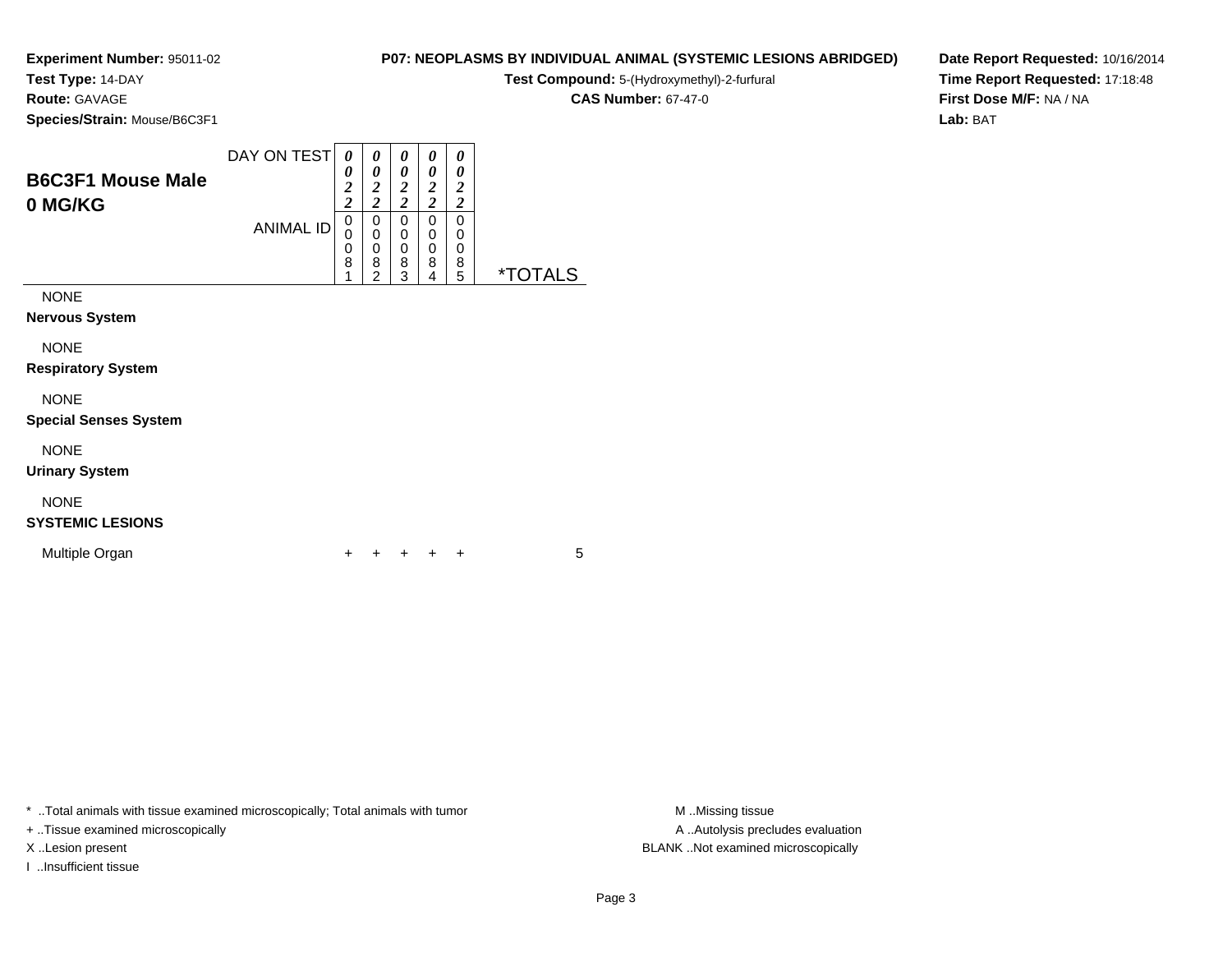**Test Type:** 14-DAY

### **Route:** GAVAGE

**Species/Strain:** Mouse/B6C3F1

### **P07: NEOPLASMS BY INDIVIDUAL ANIMAL (SYSTEMIC LESIONS ABRIDGED)**

**Test Compound:** 5-(Hydroxymethyl)-2-furfural

**CAS Number:** 67-47-0

**Date Report Requested:** 10/16/2014**Time Report Requested:** 17:18:48**First Dose M/F:** NA / NA**Lab:** BAT

| <b>B6C3F1 Mouse Male</b><br>94 MG/KG                                          | DAY ON TEST      | $\theta$<br>0<br>$\overline{\mathbf{c}}$<br>$\overline{\mathbf{c}}$ | 0<br>$\boldsymbol{\theta}$<br>$\boldsymbol{2}$<br>$\boldsymbol{2}$ | 0<br>$\boldsymbol{\theta}$<br>$\boldsymbol{2}$<br>$\boldsymbol{2}$ | 0<br>0<br>$\boldsymbol{2}$<br>$\boldsymbol{2}$ | $\boldsymbol{\theta}$<br>$\boldsymbol{\theta}$<br>$\boldsymbol{2}$<br>$\boldsymbol{2}$ |                       |
|-------------------------------------------------------------------------------|------------------|---------------------------------------------------------------------|--------------------------------------------------------------------|--------------------------------------------------------------------|------------------------------------------------|----------------------------------------------------------------------------------------|-----------------------|
|                                                                               | <b>ANIMAL ID</b> | $\mathbf 0$<br>0<br>0<br>8<br>$\overline{6}$                        | $\mathsf 0$<br>0<br>0<br>8<br>$\overline{7}$                       | $\mathbf 0$<br>$\mathbf 0$<br>0<br>8<br>8                          | $\mathbf 0$<br>0<br>0<br>8<br>9                | $\pmb{0}$<br>0<br>0<br>9<br>0                                                          | <i><b>*TOTALS</b></i> |
| <b>Alimentary System</b>                                                      |                  |                                                                     |                                                                    |                                                                    |                                                |                                                                                        |                       |
| Intestine Large, Colon<br>Liver<br>Stomach, Forestomach<br>Stomach, Glandular |                  | +<br>$+$<br>$+$<br>$+$                                              | +<br>$+$<br>$+$<br>$+$                                             | +<br>$+$<br>$+$<br>$+$                                             | +<br>$+$<br>$+$                                | $\ddot{}$<br>$\ddot{}$<br>$+$ $+$<br>$\ddot{}$                                         | 5<br>5<br>5<br>5      |
| <b>Cardiovascular System</b>                                                  |                  |                                                                     |                                                                    |                                                                    |                                                |                                                                                        |                       |
| <b>NONE</b><br><b>Endocrine System</b>                                        |                  |                                                                     |                                                                    |                                                                    |                                                |                                                                                        |                       |
| <b>NONE</b><br><b>General Body System</b>                                     |                  |                                                                     |                                                                    |                                                                    |                                                |                                                                                        |                       |
| <b>NONE</b><br><b>Genital System</b>                                          |                  |                                                                     |                                                                    |                                                                    |                                                |                                                                                        |                       |
| <b>NONE</b><br><b>Hematopoietic System</b>                                    |                  |                                                                     |                                                                    |                                                                    |                                                |                                                                                        |                       |
| <b>NONE</b><br><b>Integumentary System</b>                                    |                  |                                                                     |                                                                    |                                                                    |                                                |                                                                                        |                       |
| <b>NONE</b><br><b>Musculoskeletal System</b>                                  |                  |                                                                     |                                                                    |                                                                    |                                                |                                                                                        |                       |
|                                                                               |                  |                                                                     |                                                                    |                                                                    |                                                |                                                                                        |                       |
|                                                                               |                  |                                                                     |                                                                    |                                                                    |                                                |                                                                                        |                       |

\* ..Total animals with tissue examined microscopically; Total animals with tumor **M** . Missing tissue M ..Missing tissue

+ ..Tissue examined microscopically

I ..Insufficient tissue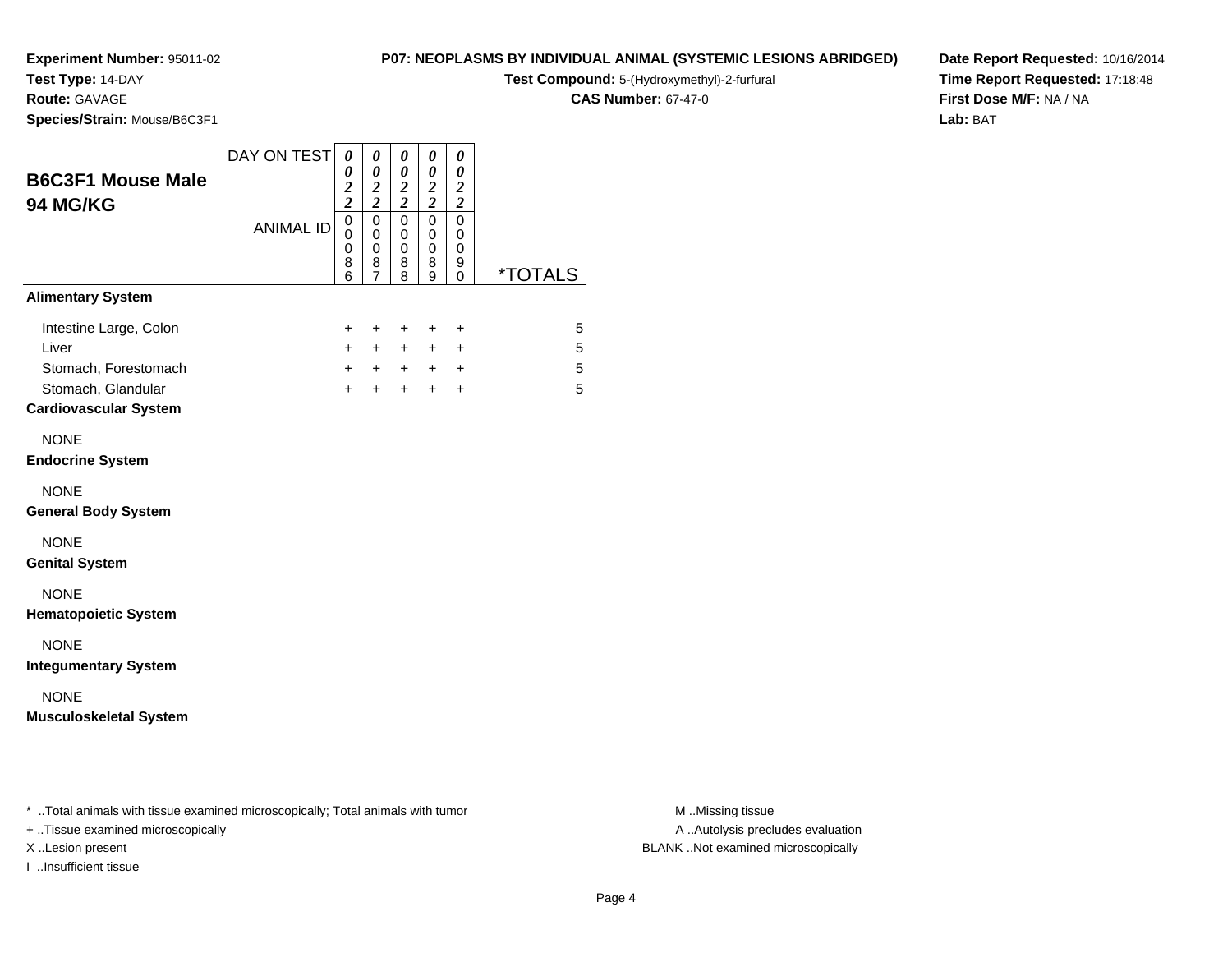**Test Type:** 14-DAY

**Route:** GAVAGE

**Species/Strain:** Mouse/B6C3F1

| Test Compound: 5-(Hydroxymethyl)-2-furfural |
|---------------------------------------------|
| <b>CAS Number: 67-47-0</b>                  |

**P07: NEOPLASMS BY INDIVIDUAL ANIMAL (SYSTEMIC LESIONS ABRIDGED)**

**Date Report Requested:** 10/16/2014**Time Report Requested:** 17:18:48**First Dose M/F:** NA / NA**Lab:** BAT

| <b>B6C3F1 Mouse Male</b><br><b>94 MG/KG</b> | DAY ON TEST      | 0<br>0<br>$\overline{2}$<br>$\overline{2}$ | 0<br>0<br>2<br>$\overline{\mathbf{c}}$ | 0<br>0<br>2<br>2      | $\boldsymbol{\theta}$<br>0<br>2<br>ኅ | 0<br>0<br>2<br>2      |                       |
|---------------------------------------------|------------------|--------------------------------------------|----------------------------------------|-----------------------|--------------------------------------|-----------------------|-----------------------|
|                                             | <b>ANIMAL ID</b> | 0<br>0<br>0<br>8<br>6                      | 0<br>0<br>0<br>8<br>7                  | 0<br>0<br>0<br>8<br>8 | 0<br>0<br>0<br>8<br>9                | 0<br>0<br>0<br>9<br>0 | <i><b>*TOTALS</b></i> |
| <b>NONE</b><br><b>Nervous System</b>        |                  |                                            |                                        |                       |                                      |                       |                       |
| <b>NONE</b>                                 |                  |                                            |                                        |                       |                                      |                       |                       |

**Respiratory System**

NONE

**Special Senses System**

NONE

**Urinary System**

### NONE

### **SYSTEMIC LESIONS**

Multiple Organn  $+$ 

<sup>+</sup> <sup>+</sup> <sup>+</sup> <sup>+</sup> <sup>5</sup>

\* ..Total animals with tissue examined microscopically; Total animals with tumor

+ ..Tissue examined microscopically

I ..Insufficient tissue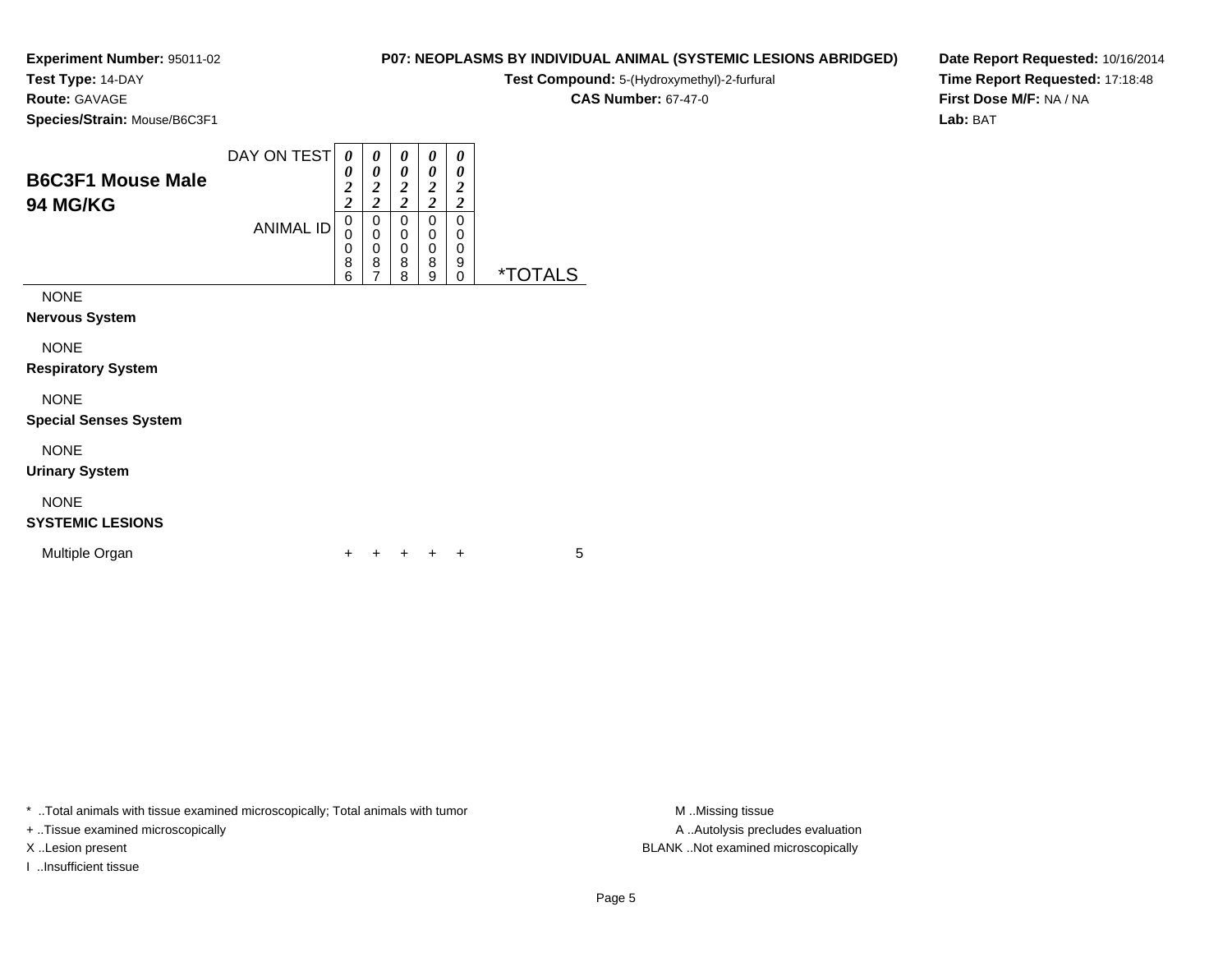## **Test Type:** 14-DAY

**Route:** GAVAGE

**Species/Strain:** Mouse/B6C3F1

#### **P07: NEOPLASMS BY INDIVIDUAL ANIMAL (SYSTEMIC LESIONS ABRIDGED)**

**Test Compound:** 5-(Hydroxymethyl)-2-furfural

**CAS Number:** 67-47-0

**Date Report Requested:** 10/16/2014**Time Report Requested:** 17:18:48**First Dose M/F:** NA / NA**Lab:** BAT

| <b>B6C3F1 Mouse Male</b><br>188<br><b>MG/KG</b>                                                               | DAY ON TEST      | $\boldsymbol{\theta}$<br>0<br>$\frac{2}{2}$                 | $\pmb{\theta}$<br>0<br>$\boldsymbol{2}$<br>$\overline{\mathbf{c}}$ | $\pmb{\theta}$<br>0<br>$\frac{2}{2}$ | 0<br>0<br>$\frac{2}{2}$            | $\boldsymbol{\theta}$<br>0<br>$\frac{2}{2}$      |                       |
|---------------------------------------------------------------------------------------------------------------|------------------|-------------------------------------------------------------|--------------------------------------------------------------------|--------------------------------------|------------------------------------|--------------------------------------------------|-----------------------|
|                                                                                                               | <b>ANIMAL ID</b> | $\overline{0}$<br>$\mathbf 0$<br>$\boldsymbol{0}$<br>9<br>1 | $\overline{0}$<br>0<br>0<br>9<br>$\overline{2}$                    | $\mathbf 0$<br>0<br>0<br>9<br>3      | $\overline{0}$<br>0<br>0<br>9<br>4 | $\overline{0}$<br>0<br>0<br>9<br>5               | <i><b>*TOTALS</b></i> |
| <b>Alimentary System</b>                                                                                      |                  |                                                             |                                                                    |                                      |                                    |                                                  |                       |
| Intestine Large, Colon<br>Liver<br>Stomach, Forestomach<br>Stomach, Glandular<br><b>Cardiovascular System</b> |                  | $+$<br>$+$<br>$+$                                           | $+$<br>$+$<br>$+$ $+$<br>$\ddot{}$                                 | $\ddot{}$<br>$+$<br>$+$              | $\ddot{}$<br>$+$<br>$+$ $+$<br>$+$ | $\ddot{}$<br>$\ddot{}$<br>$\ddot{}$<br>$\ddot{}$ | 5<br>5<br>5<br>5      |
| <b>NONE</b><br><b>Endocrine System</b>                                                                        |                  |                                                             |                                                                    |                                      |                                    |                                                  |                       |
| <b>NONE</b><br><b>General Body System</b>                                                                     |                  |                                                             |                                                                    |                                      |                                    |                                                  |                       |
| <b>NONE</b><br><b>Genital System</b>                                                                          |                  |                                                             |                                                                    |                                      |                                    |                                                  |                       |
| <b>NONE</b><br><b>Hematopoietic System</b>                                                                    |                  |                                                             |                                                                    |                                      |                                    |                                                  |                       |
| <b>NONE</b><br><b>Integumentary System</b>                                                                    |                  |                                                             |                                                                    |                                      |                                    |                                                  |                       |
| <b>NONE</b><br><b>Musculoskeletal System</b>                                                                  |                  |                                                             |                                                                    |                                      |                                    |                                                  |                       |
|                                                                                                               |                  |                                                             |                                                                    |                                      |                                    |                                                  |                       |

\* ..Total animals with tissue examined microscopically; Total animals with tumor **M** . Missing tissue M ..Missing tissue

+ ..Tissue examined microscopically

I ..Insufficient tissue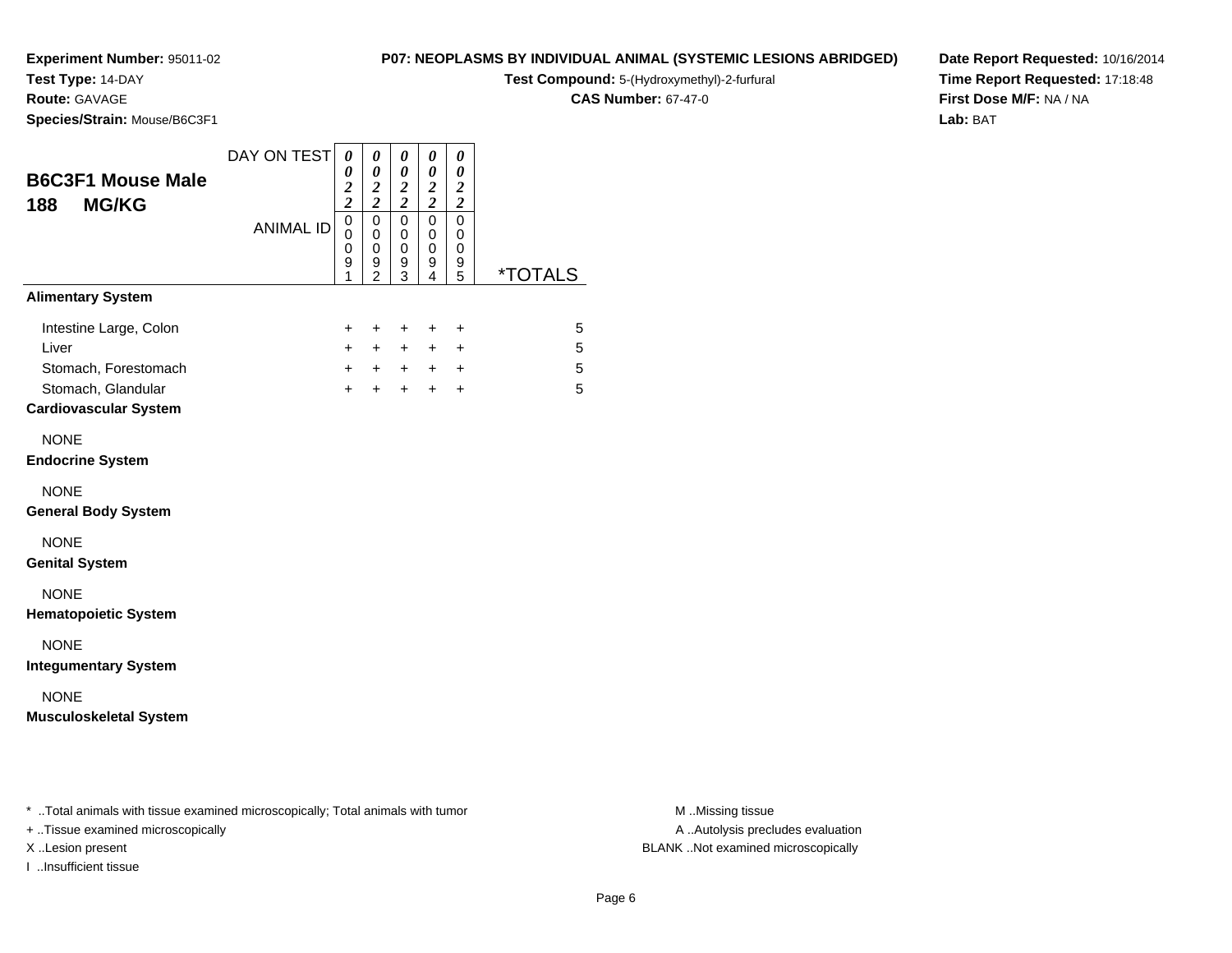**Test Type:** 14-DAY

**Route:** GAVAGE

**Species/Strain:** Mouse/B6C3F1

|             |  |  |  | <b>CAS Number: 67-47-0</b> |
|-------------|--|--|--|----------------------------|
| ouse/B6C3F1 |  |  |  |                            |
|             |  |  |  |                            |

**B6C3F1 Mouse Male188 MG/KG**ANIMAL ID *0 2 2*0<br>0<br>0<br>9<br>1 *0 2 2*0<br>0<br>0<br>9<br>2 *0 2 2* 0 0 0 9 3 *0 2 2* 0 0 0 9 4 *0 2 2* 00<br>9<br>5 5 \*TOTALSNONE

**Nervous System**

NONE

**Respiratory System**

NONE

**Special Senses System**

NONE

**Urinary System**

### NONE

**SYSTEMIC LESIONS**

Multiple Organn  $+$ 

<sup>+</sup> <sup>+</sup> <sup>+</sup> <sup>+</sup> <sup>5</sup>

\* ..Total animals with tissue examined microscopically; Total animals with tumor **M** ..Missing tissue M ..Missing tissue

+ ..Tissue examined microscopically

I ..Insufficient tissue

A .. Autolysis precludes evaluation X ..Lesion present BLANK ..Not examined microscopically

**P07: NEOPLASMS BY INDIVIDUAL ANIMAL (SYSTEMIC LESIONS ABRIDGED)Test Compound:** 5-(Hydroxymethyl)-2-furfural

**Date Report Requested:** 10/16/2014**Time Report Requested:** 17:18:48**First Dose M/F:** NA / NA**Lab:** BAT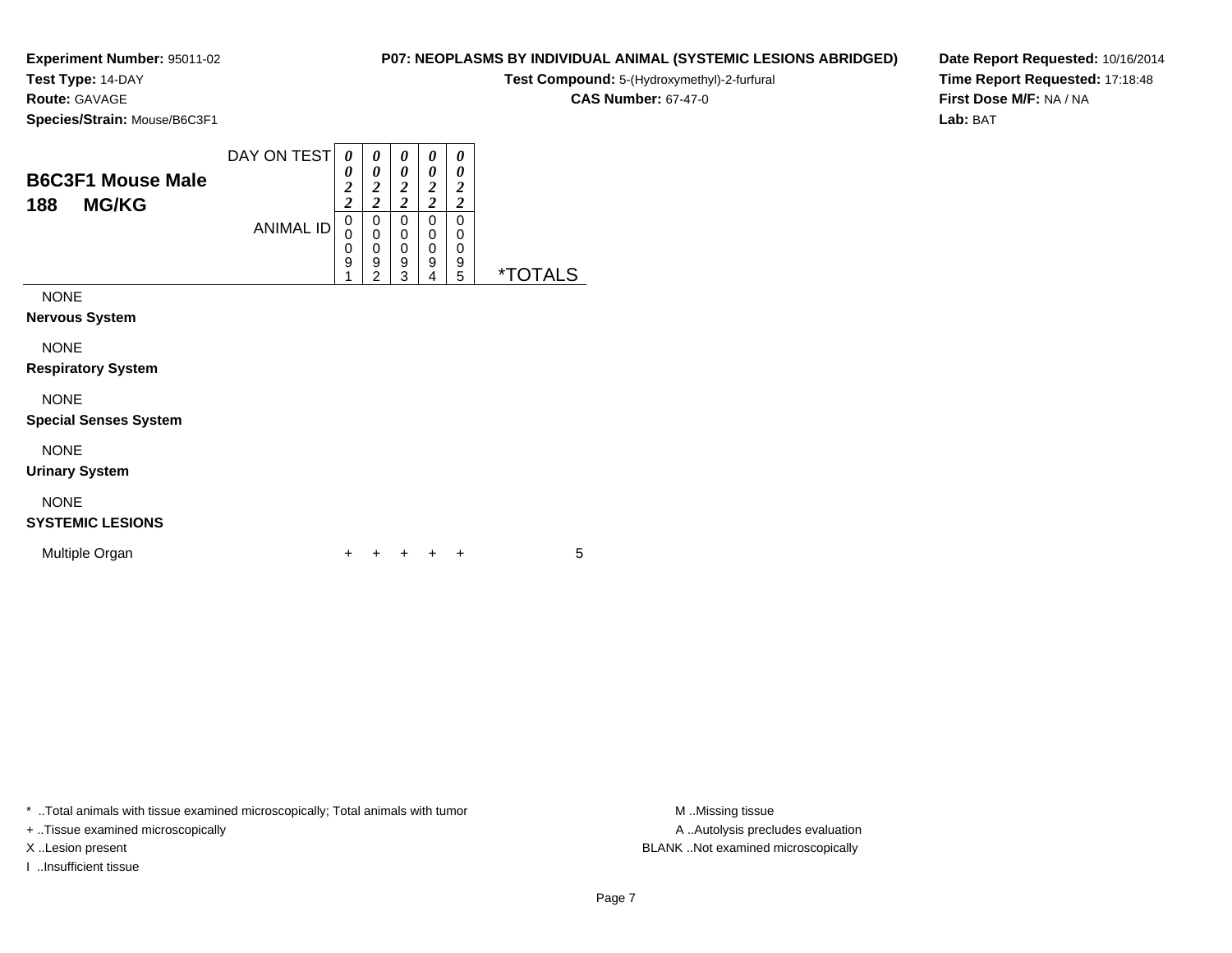## **Test Type:** 14-DAY

**Route:** GAVAGE

**Species/Strain:** Mouse/B6C3F1

#### **P07: NEOPLASMS BY INDIVIDUAL ANIMAL (SYSTEMIC LESIONS ABRIDGED)**

**Test Compound:** 5-(Hydroxymethyl)-2-furfural

**CAS Number:** 67-47-0

**Date Report Requested:** 10/16/2014**Time Report Requested:** 17:18:48**First Dose M/F:** NA / NA**Lab:** BAT

| <b>B6C3F1 Mouse Male</b><br><b>MG/KG</b><br>375         | DAY ON TEST      | $\boldsymbol{\theta}$<br>0<br>$\frac{2}{2}$            | $\boldsymbol{\theta}$<br>0<br>$\overline{2}$<br>$\overline{\mathbf{c}}$ | $\pmb{\theta}$<br>$\boldsymbol{\theta}$<br>$\boldsymbol{2}$<br>$\overline{2}$ | $\boldsymbol{\theta}$<br>0<br>$\frac{2}{2}$ | 0<br>0<br>$\boldsymbol{2}$<br>$\boldsymbol{2}$ |                       |
|---------------------------------------------------------|------------------|--------------------------------------------------------|-------------------------------------------------------------------------|-------------------------------------------------------------------------------|---------------------------------------------|------------------------------------------------|-----------------------|
|                                                         | <b>ANIMAL ID</b> | $\mathbf 0$<br>$\mathbf 0$<br>0<br>$\overline{9}$<br>6 | $\mathbf 0$<br>0<br>0<br>9<br>$\overline{7}$                            | $\mathbf 0$<br>$\mathbf 0$<br>$\mathbf 0$<br>9<br>8                           | $\mathbf 0$<br>0<br>$\mathbf 0$<br>9<br>9   | 0<br>0<br>$\mathbf{1}$<br>0<br>0               | <i><b>*TOTALS</b></i> |
| <b>Alimentary System</b>                                |                  |                                                        |                                                                         |                                                                               |                                             |                                                |                       |
| Intestine Large, Colon<br>Liver<br>Stomach, Forestomach |                  | $\ddot{}$<br>$+$<br>$\ddot{}$                          | +<br>$+$<br>$+$                                                         | $\ddot{}$<br>$+$<br>$+$                                                       | $\ddot{}$<br>$+$<br>$+$                     | $\ddot{}$<br>$\ddot{}$<br>$\ddot{}$            | 5<br>5<br>5           |
| Stomach, Glandular<br><b>Cardiovascular System</b>      |                  | $+$                                                    | $+$                                                                     | $+$                                                                           | $+$                                         | $\ddot{}$                                      | 5                     |
| <b>NONE</b><br><b>Endocrine System</b>                  |                  |                                                        |                                                                         |                                                                               |                                             |                                                |                       |
| <b>NONE</b><br><b>General Body System</b>               |                  |                                                        |                                                                         |                                                                               |                                             |                                                |                       |
| <b>NONE</b><br><b>Genital System</b>                    |                  |                                                        |                                                                         |                                                                               |                                             |                                                |                       |
| <b>NONE</b><br><b>Hematopoietic System</b>              |                  |                                                        |                                                                         |                                                                               |                                             |                                                |                       |
| <b>NONE</b><br><b>Integumentary System</b>              |                  |                                                        |                                                                         |                                                                               |                                             |                                                |                       |
| <b>NONE</b><br><b>Musculoskeletal System</b>            |                  |                                                        |                                                                         |                                                                               |                                             |                                                |                       |

\* ..Total animals with tissue examined microscopically; Total animals with tumor **M** . Missing tissue M ..Missing tissue

+ ..Tissue examined microscopically

I ..Insufficient tissue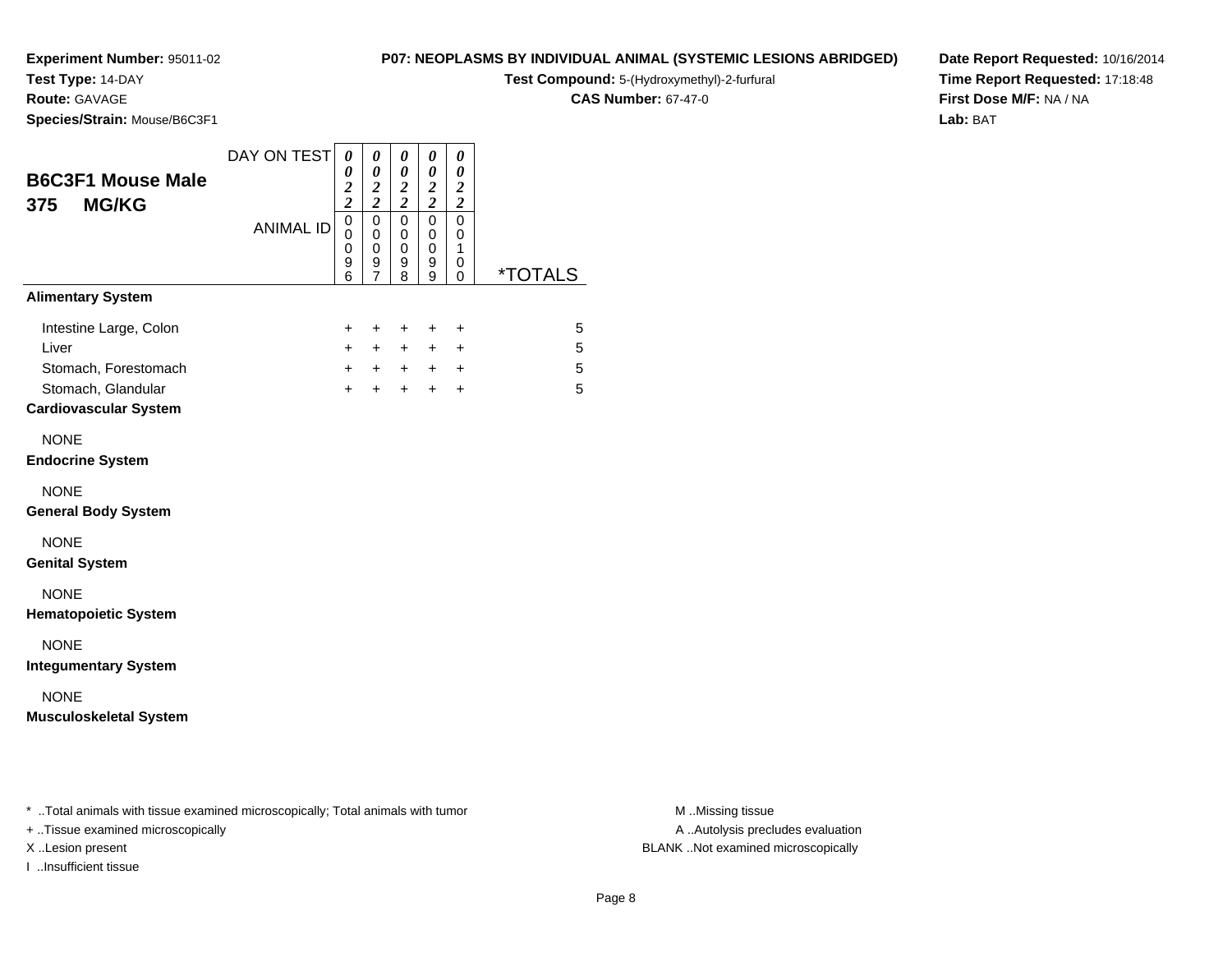**Test Type:** 14-DAY

**Route:** GAVAGE

**Species/Strain:** Mouse/B6C3F1

|       | <b>Test Compound:</b> 5-(Hydroxymethyl)-2-furfural |
|-------|----------------------------------------------------|
|       | <b>CAS Number: 67-47-0</b>                         |
| 6C3F1 |                                                    |

**Date Report Requested:** 10/16/2014**Time Report Requested:** 17:18:48**First Dose M/F:** NA / NA**Lab:** BAT

| <b>B6C3F1 Mouse Male</b><br><b>MG/KG</b><br>375 | DAY ON TEST      | 0<br>0<br>$\boldsymbol{2}$<br>$\overline{2}$ | 0<br>0<br>2<br>$\overline{\mathbf{c}}$ | 0<br>0<br>2<br>$\overline{c}$ | 0<br>0<br>2<br>$\overline{\mathbf{c}}$ | 0<br>0<br>2<br>2 |                       |
|-------------------------------------------------|------------------|----------------------------------------------|----------------------------------------|-------------------------------|----------------------------------------|------------------|-----------------------|
|                                                 | <b>ANIMAL ID</b> | 0<br>0<br>0<br>9<br>6                        | 0<br>0<br>0<br>9<br>7                  | 0<br>0<br>0<br>9<br>8         | 0<br>0<br>0<br>9<br>9                  | 0<br>0<br>0<br>0 | <i><b>*TOTALS</b></i> |
| <b>NONE</b>                                     |                  |                                              |                                        |                               |                                        |                  |                       |
| <b>Nervous System</b>                           |                  |                                              |                                        |                               |                                        |                  |                       |
| <b>NONE</b><br><b>Respiratory System</b>        |                  |                                              |                                        |                               |                                        |                  |                       |
| <b>NONE</b>                                     |                  |                                              |                                        |                               |                                        |                  |                       |

**Special Senses System**

NONE

**Urinary System**

### NONE

### **SYSTEMIC LESIONS**

Multiple Organn  $+$ 

<sup>+</sup> <sup>+</sup> <sup>+</sup> <sup>+</sup> <sup>5</sup>

\* ..Total animals with tissue examined microscopically; Total animals with tumor **M** . Missing tissue M ..Missing tissue

+ ..Tissue examined microscopically

I ..Insufficient tissue

A ..Autolysis precludes evaluation X ..Lesion present BLANK ..Not examined microscopically

**P07: NEOPLASMS BY INDIVIDUAL ANIMAL (SYSTEMIC LESIONS ABRIDGED)**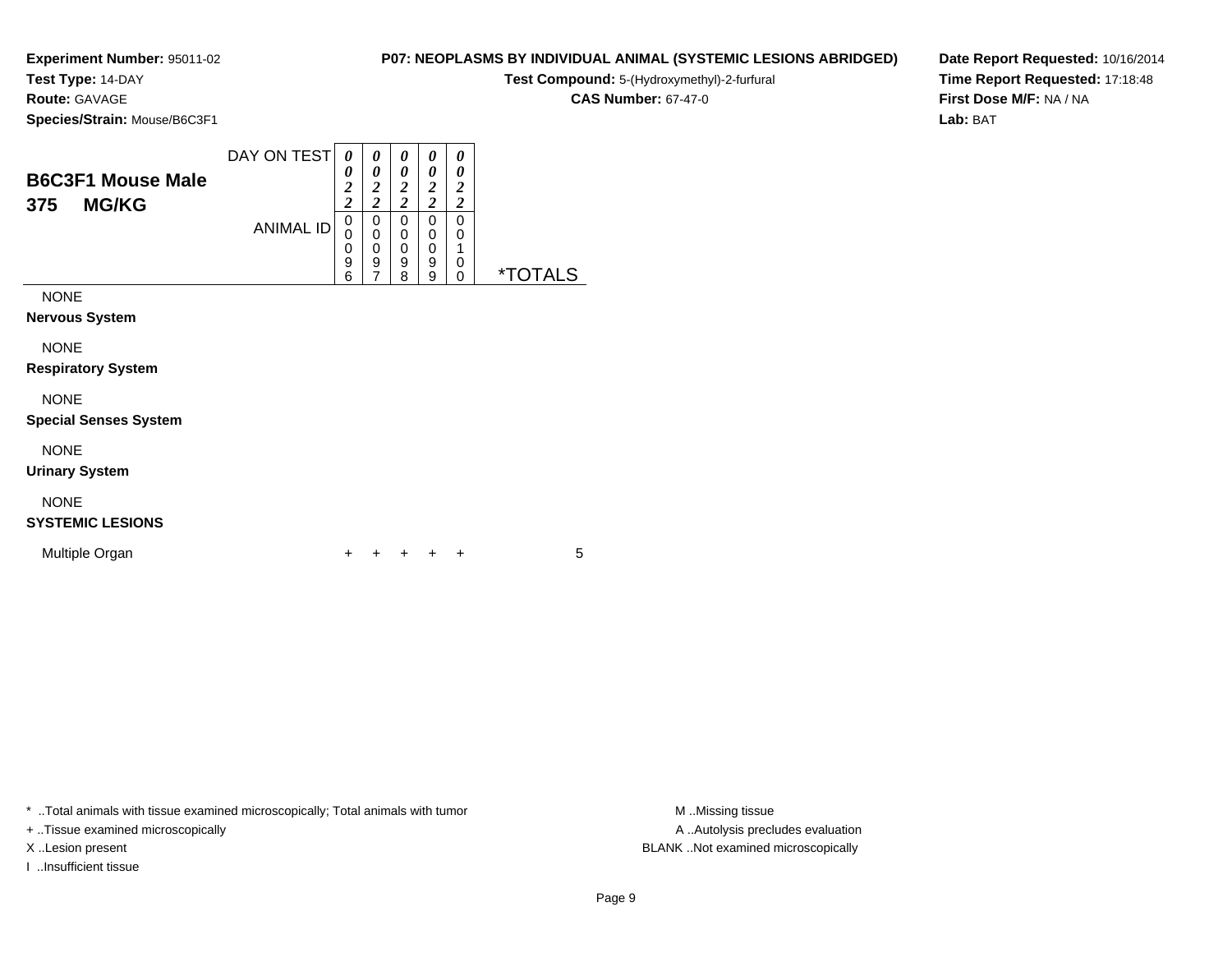## **Test Type:** 14-DAY

**Route:** GAVAGE

**Species/Strain:** Mouse/B6C3F1

#### **P07: NEOPLASMS BY INDIVIDUAL ANIMAL (SYSTEMIC LESIONS ABRIDGED)**

**Test Compound:** 5-(Hydroxymethyl)-2-furfural

**CAS Number:** 67-47-0

**Date Report Requested:** 10/16/2014**Time Report Requested:** 17:18:48**First Dose M/F:** NA / NA**Lab:** BAT

| <b>B6C3F1 Mouse Male</b><br><b>MG/KG</b><br>750         | DAY ON TEST      | $\boldsymbol{\theta}$<br>0<br>$\frac{2}{2}$ | 0<br>0<br>$\boldsymbol{2}$<br>$\overline{\mathbf{c}}$ | 0<br>0<br>$\boldsymbol{2}$<br>$\overline{2}$ | 0<br>0<br>$\frac{2}{2}$         | 0<br>0<br>$\boldsymbol{2}$<br>$\overline{\mathbf{c}}$ |                       |
|---------------------------------------------------------|------------------|---------------------------------------------|-------------------------------------------------------|----------------------------------------------|---------------------------------|-------------------------------------------------------|-----------------------|
|                                                         | <b>ANIMAL ID</b> | 0<br>$\mathbf 0$<br>1<br>0<br>1             | $\mathbf 0$<br>0<br>1<br>0<br>$\overline{2}$          | $\mathbf 0$<br>0<br>1<br>0<br>3              | $\mathbf 0$<br>0<br>1<br>0<br>4 | $\mathbf 0$<br>0<br>1<br>0<br>5                       | <i><b>*TOTALS</b></i> |
| <b>Alimentary System</b>                                |                  |                                             |                                                       |                                              |                                 |                                                       |                       |
| Intestine Large, Colon<br>Liver<br>Stomach, Forestomach |                  | $\pm$<br>$\ddot{}$<br>$\ddot{}$             | $\pm$<br>$+$<br>$+$                                   | $\ddot{}$<br>$+$<br>$+$                      | $\pm$<br>$+$ $-$                | $\ddot{}$<br>$\ddot{}$<br>$+$ $+$                     | 5<br>5<br>5           |
| Stomach, Glandular<br><b>Cardiovascular System</b>      |                  | $+$                                         | $\ddot{}$                                             | $\ddot{}$                                    | $+$                             | $\ddot{}$                                             | 5                     |
| <b>NONE</b><br><b>Endocrine System</b>                  |                  |                                             |                                                       |                                              |                                 |                                                       |                       |
| <b>NONE</b><br><b>General Body System</b>               |                  |                                             |                                                       |                                              |                                 |                                                       |                       |
| <b>NONE</b><br><b>Genital System</b>                    |                  |                                             |                                                       |                                              |                                 |                                                       |                       |
| <b>NONE</b><br><b>Hematopoietic System</b>              |                  |                                             |                                                       |                                              |                                 |                                                       |                       |
| <b>NONE</b><br><b>Integumentary System</b>              |                  |                                             |                                                       |                                              |                                 |                                                       |                       |
| <b>NONE</b><br><b>Musculoskeletal System</b>            |                  |                                             |                                                       |                                              |                                 |                                                       |                       |

\* ..Total animals with tissue examined microscopically; Total animals with tumor **M** . Missing tissue M ..Missing tissue

+ ..Tissue examined microscopically

I ..Insufficient tissue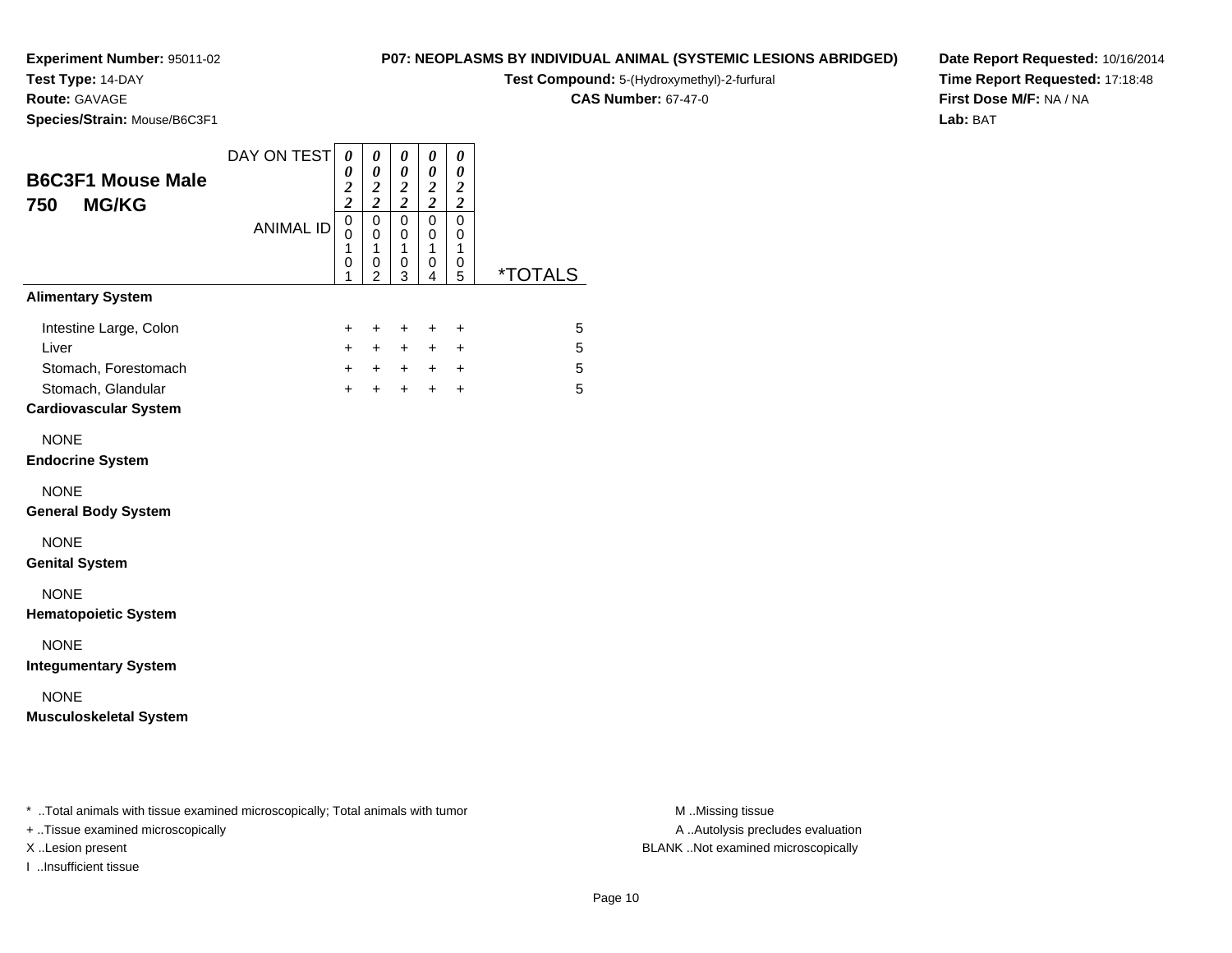**Test Type:** 14-DAY

**Route:** GAVAGE

**Species/Strain:** Mouse/B6C3F1

| P07: NEOPLASMS BY INDIVIDUAL ANIMAL (SYSTEMIC LESIONS ABRIDGED) |  |  |  |
|-----------------------------------------------------------------|--|--|--|
|                                                                 |  |  |  |

**Test Compound:** 5-(Hydroxymethyl)-2-furfural

**CAS Number:** 67-47-0

**Date Report Requested:** 10/16/2014**Time Report Requested:** 17:18:48**First Dose M/F:** NA / NA**Lab:** BAT

| <b>B6C3F1 Mouse Male</b><br><b>MG/KG</b><br>750 | DAY ON TEST      | 0<br>0<br>2<br>$\overline{2}$ | 0<br>0<br>2<br>$\overline{c}$ | 0<br>0<br>$\overline{2}$<br>$\overline{\mathbf{c}}$ | 0<br>0<br>$\overline{2}$<br>$\overline{c}$ | 0<br>0<br>$\boldsymbol{2}$<br>$\overline{\mathbf{c}}$ |                       |
|-------------------------------------------------|------------------|-------------------------------|-------------------------------|-----------------------------------------------------|--------------------------------------------|-------------------------------------------------------|-----------------------|
|                                                 | <b>ANIMAL ID</b> | 0<br>0<br>0                   | 0<br>0<br>0<br>2              | 0<br>0<br>0<br>3                                    | 0<br>0<br>1<br>0<br>4                      | 0<br>0<br>0<br>5                                      | <i><b>*TOTALS</b></i> |
| <b>NONE</b><br><b>Nervous System</b>            |                  |                               |                               |                                                     |                                            |                                                       |                       |
| <b>NONE</b><br><b>Respiratory System</b>        |                  |                               |                               |                                                     |                                            |                                                       |                       |
| <b>NONE</b>                                     |                  |                               |                               |                                                     |                                            |                                                       |                       |

**Special Senses System**

NONE

**Urinary System**

## NONE

### **SYSTEMIC LESIONS**

Multiple Organn  $+$ 

<sup>+</sup> <sup>+</sup> <sup>+</sup> <sup>+</sup> <sup>5</sup>

\* ..Total animals with tissue examined microscopically; Total animals with tumor **M** . Missing tissue M ..Missing tissue

+ ..Tissue examined microscopically

I ..Insufficient tissue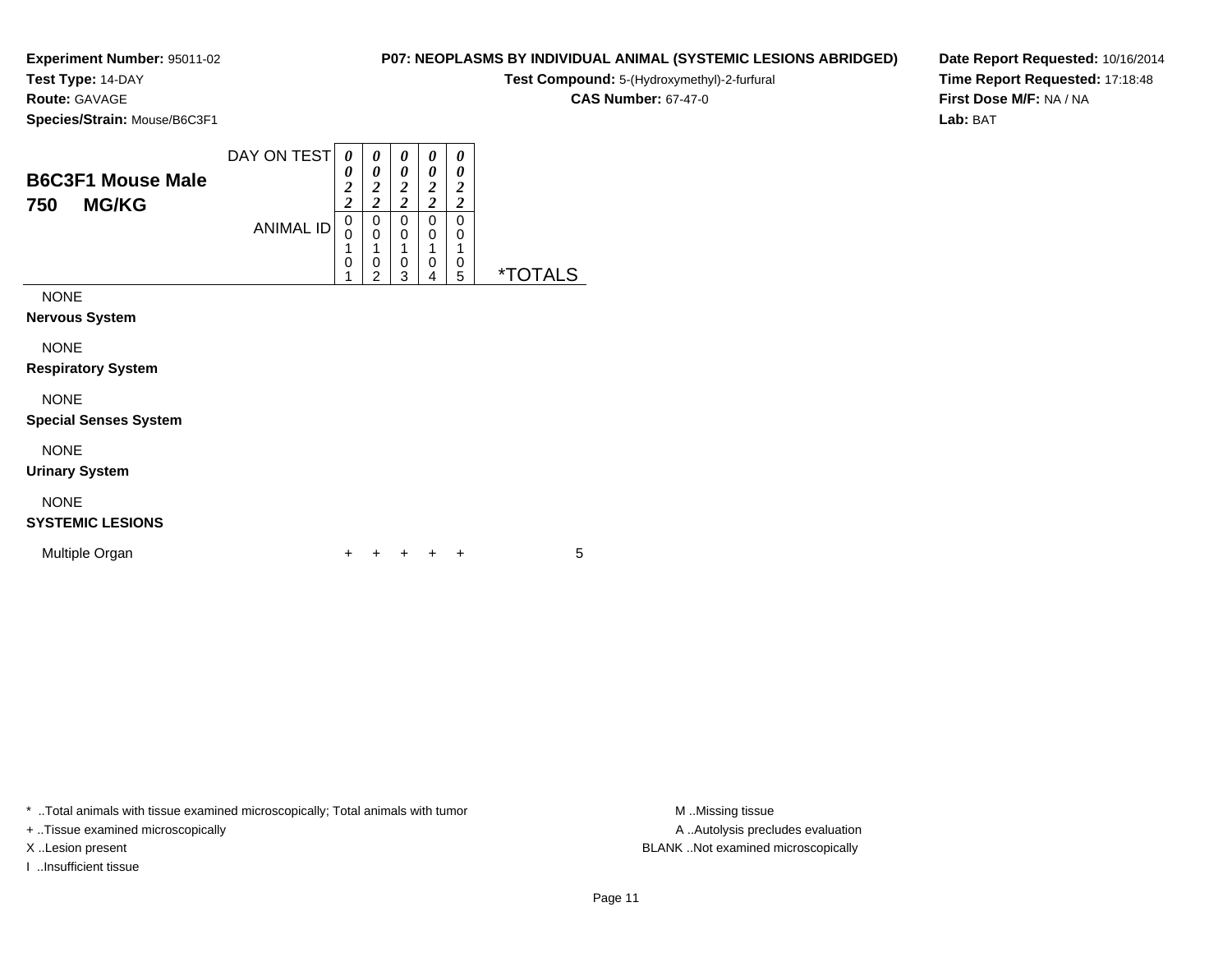**Test Type:** 14-DAY

### **Route:** GAVAGE

**Species/Strain:** Mouse/B6C3F1

### **P07: NEOPLASMS BY INDIVIDUAL ANIMAL (SYSTEMIC LESIONS ABRIDGED)**

**Test Compound:** 5-(Hydroxymethyl)-2-furfural

**CAS Number:** 67-47-0

**Date Report Requested:** 10/16/2014**Time Report Requested:** 17:18:48**First Dose M/F:** NA / NA**Lab:** BAT

|                                                                                                               | DAY ON TEST      | $\boldsymbol{\theta}$                                  | 0                                         | 0                              | 0                                            | 0                                                        |                       |
|---------------------------------------------------------------------------------------------------------------|------------------|--------------------------------------------------------|-------------------------------------------|--------------------------------|----------------------------------------------|----------------------------------------------------------|-----------------------|
| <b>B6C3F1 Mouse Male</b>                                                                                      |                  | 0<br>0                                                 | $\boldsymbol{\theta}$<br>$\frac{2}{2}$    | 0<br>0                         | 0<br>$\frac{2}{2}$                           | 0<br>0                                                   |                       |
| <b>MG/KG</b><br>1500                                                                                          | <b>ANIMAL ID</b> | $\boldsymbol{2}$<br>$\overline{0}$<br>0<br>1<br>0<br>6 | $\mathsf 0$<br>$\mathbf 0$<br>1<br>0<br>7 | 9<br>0<br>0<br>1<br>0<br>8     | $\overline{0}$<br>$\mathbf 0$<br>1<br>0<br>9 | 5<br>$\mathbf 0$<br>$\mathbf 0$<br>1<br>1<br>$\mathbf 0$ | <i><b>*TOTALS</b></i> |
| <b>Alimentary System</b>                                                                                      |                  |                                                        |                                           |                                |                                              |                                                          |                       |
| Intestine Large, Colon<br>Liver<br>Stomach, Forestomach<br>Stomach, Glandular<br><b>Cardiovascular System</b> |                  | $\pm$<br>$+$<br>$+$                                    | $\ddot{}$<br>$+$<br>$+$ $+$<br>$+$        | $\ddot{}$<br>$+$<br>$+$<br>$+$ | $\ddot{}$<br>$+$<br>$+$<br>$+$               | $\ddot{}$<br>$\ddot{}$<br>$\ddot{}$<br>$\ddot{}$         | 5<br>5<br>5<br>5      |
| <b>NONE</b><br><b>Endocrine System</b>                                                                        |                  |                                                        |                                           |                                |                                              |                                                          |                       |
| <b>NONE</b><br><b>General Body System</b>                                                                     |                  |                                                        |                                           |                                |                                              |                                                          |                       |
| <b>NONE</b><br><b>Genital System</b>                                                                          |                  |                                                        |                                           |                                |                                              |                                                          |                       |
| <b>NONE</b><br><b>Hematopoietic System</b>                                                                    |                  |                                                        |                                           |                                |                                              |                                                          |                       |
| <b>NONE</b><br><b>Integumentary System</b>                                                                    |                  |                                                        |                                           |                                |                                              |                                                          |                       |
| <b>NONE</b><br><b>Musculoskeletal System</b>                                                                  |                  |                                                        |                                           |                                |                                              |                                                          |                       |
|                                                                                                               |                  |                                                        |                                           |                                |                                              |                                                          |                       |
|                                                                                                               |                  |                                                        |                                           |                                |                                              |                                                          |                       |

\* ..Total animals with tissue examined microscopically; Total animals with tumor **M** . Missing tissue M ..Missing tissue

+ ..Tissue examined microscopically

I ..Insufficient tissue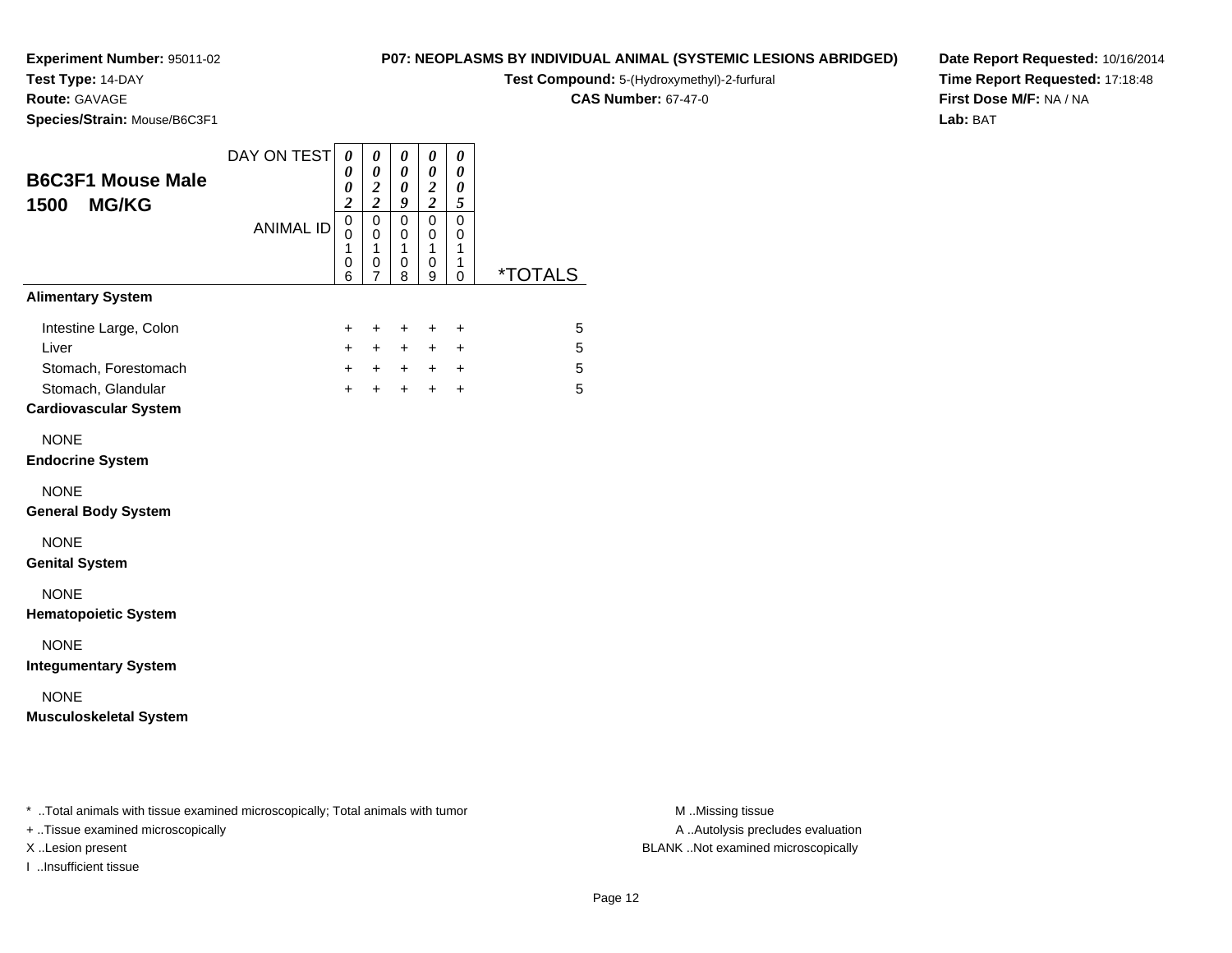**Test Type:** 14-DAY

**Route:** GAVAGE

**Species/Strain:** Mouse/B6C3F1

### **P07: NEOPLASMS BY INDIVIDUAL ANIMAL (SYSTEMIC LESIONS ABRIDGED)**

**Test Compound:** 5-(Hydroxymethyl)-2-furfural

**CAS Number:** 67-47-0

**Date Report Requested:** 10/16/2014**Time Report Requested:** 17:18:48**First Dose M/F:** NA / NA**Lab:** BAT

| <b>B6C3F1 Mouse Male</b><br>1500<br><b>MG/KG</b> | DAY ON TEST<br><b>ANIMAL ID</b> | 0<br>0<br>0<br>$\overline{\mathbf{c}}$<br>$\pmb{0}$<br>0<br>0<br>6 | 0<br>$\boldsymbol{\theta}$<br>$\boldsymbol{2}$<br>$\overline{\mathbf{c}}$<br>$\,0\,$<br>$\mathbf 0$<br>1<br>$\mathbf 0$<br>7 | 0<br>$\boldsymbol{\theta}$<br>0<br>9<br>$\mathbf 0$<br>$\mathbf 0$<br>1<br>0<br>8 | 0<br>0<br>$\boldsymbol{2}$<br>$\overline{\mathbf{c}}$<br>$\pmb{0}$<br>0<br>1<br>0<br>9 | 0<br>0<br>0<br>5<br>$\mathbf 0$<br>0<br>1<br>1<br>$\mathbf 0$ | <i><b>*TOTALS</b></i>       |
|--------------------------------------------------|---------------------------------|--------------------------------------------------------------------|------------------------------------------------------------------------------------------------------------------------------|-----------------------------------------------------------------------------------|----------------------------------------------------------------------------------------|---------------------------------------------------------------|-----------------------------|
| <b>NONE</b><br><b>Nervous System</b>             |                                 |                                                                    |                                                                                                                              |                                                                                   |                                                                                        |                                                               |                             |
| <b>NONE</b><br><b>Respiratory System</b>         |                                 |                                                                    |                                                                                                                              |                                                                                   |                                                                                        |                                                               |                             |
| <b>NONE</b><br><b>Special Senses System</b>      |                                 |                                                                    |                                                                                                                              |                                                                                   |                                                                                        |                                                               |                             |
| <b>NONE</b><br><b>Urinary System</b>             |                                 |                                                                    |                                                                                                                              |                                                                                   |                                                                                        |                                                               |                             |
| <b>NONE</b><br><b>SYSTEMIC LESIONS</b>           |                                 |                                                                    |                                                                                                                              |                                                                                   |                                                                                        |                                                               |                             |
| Multiple Organ                                   |                                 | +                                                                  |                                                                                                                              | ٠                                                                                 | ÷                                                                                      | $\ddot{}$                                                     | 5<br>***END OF MALE DATA*** |

 $\Box$ 

\* ..Total animals with tissue examined microscopically; Total animals with tumor

+ ..Tissue examined microscopically

I ..Insufficient tissue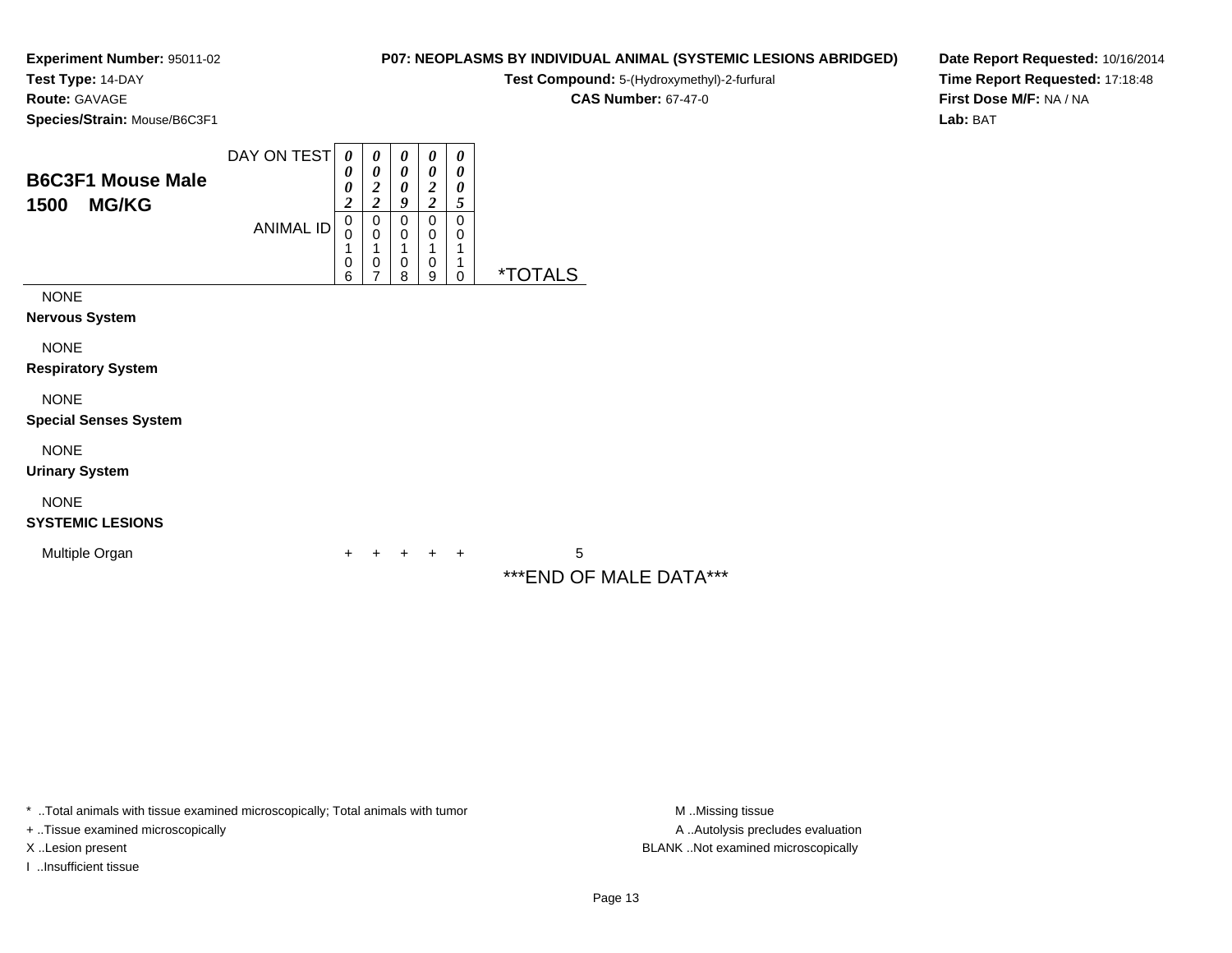## **Test Type:** 14-DAY

**Route:** GAVAGE

**Species/Strain:** Mouse/B6C3F1

#### **P07: NEOPLASMS BY INDIVIDUAL ANIMAL (SYSTEMIC LESIONS ABRIDGED)**

**Test Compound:** 5-(Hydroxymethyl)-2-furfural

**CAS Number:** 67-47-0

**Date Report Requested:** 10/16/2014**Time Report Requested:** 17:18:48**First Dose M/F:** NA / NA**Lab:** BAT

|                                       | DAY ON TEST      | 0                                 | 0                        | $\pmb{\theta}$                        | 0                                               | 0                          |                       |
|---------------------------------------|------------------|-----------------------------------|--------------------------|---------------------------------------|-------------------------------------------------|----------------------------|-----------------------|
| <b>B6C3F1 Mouse Female</b><br>0 MG/KG |                  | 0<br>$\frac{2}{2}$                | 0<br>$\frac{2}{2}$       | 0<br>$\frac{2}{2}$                    | 0<br>$\frac{2}{2}$                              | 0<br>$\frac{2}{2}$         |                       |
|                                       | <b>ANIMAL ID</b> | $\mathbf 0$<br>$\Omega$<br>1<br>1 | $\pmb{0}$<br>0<br>1<br>1 | 0<br>$\mathbf 0$<br>$\mathbf{1}$<br>1 | $\mathbf 0$<br>$\mathbf 0$<br>$\mathbf{1}$<br>1 | 0<br>$\mathbf 0$<br>1<br>1 |                       |
|                                       |                  | 1                                 | $\overline{2}$           | 3                                     | 4                                               | 5                          | <i><b>*TOTALS</b></i> |
| <b>Alimentary System</b>              |                  |                                   |                          |                                       |                                                 |                            |                       |
| Intestine Large, Colon                |                  | $\ddot{}$                         | $\ddot{}$                | $+$                                   | $\ddot{}$                                       | $\ddot{}$                  | 5                     |
| Liver                                 |                  | $+$                               | $+$                      | $+$                                   | $+$                                             | $\ddot{}$                  | 5                     |
| Stomach, Forestomach                  |                  | $+$                               | $+$ $+$                  |                                       |                                                 | $+$ $+$                    | 5                     |
| Stomach, Glandular                    |                  | $+$                               | $+$                      | $+$                                   | $+$                                             | $\ddot{}$                  | 5                     |
| <b>Cardiovascular System</b>          |                  |                                   |                          |                                       |                                                 |                            |                       |
| <b>NONE</b>                           |                  |                                   |                          |                                       |                                                 |                            |                       |
| <b>Endocrine System</b>               |                  |                                   |                          |                                       |                                                 |                            |                       |
| <b>NONE</b>                           |                  |                                   |                          |                                       |                                                 |                            |                       |
| <b>General Body System</b>            |                  |                                   |                          |                                       |                                                 |                            |                       |
| <b>NONE</b>                           |                  |                                   |                          |                                       |                                                 |                            |                       |
| <b>Genital System</b>                 |                  |                                   |                          |                                       |                                                 |                            |                       |
| <b>NONE</b>                           |                  |                                   |                          |                                       |                                                 |                            |                       |
| <b>Hematopoietic System</b>           |                  |                                   |                          |                                       |                                                 |                            |                       |
| <b>NONE</b>                           |                  |                                   |                          |                                       |                                                 |                            |                       |
| <b>Integumentary System</b>           |                  |                                   |                          |                                       |                                                 |                            |                       |
| <b>NONE</b>                           |                  |                                   |                          |                                       |                                                 |                            |                       |
| <b>Musculoskeletal System</b>         |                  |                                   |                          |                                       |                                                 |                            |                       |
|                                       |                  |                                   |                          |                                       |                                                 |                            |                       |
|                                       |                  |                                   |                          |                                       |                                                 |                            |                       |
|                                       |                  |                                   |                          |                                       |                                                 |                            |                       |

\* ..Total animals with tissue examined microscopically; Total animals with tumor **M** . Missing tissue M ..Missing tissue

+ ..Tissue examined microscopically

I ..Insufficient tissue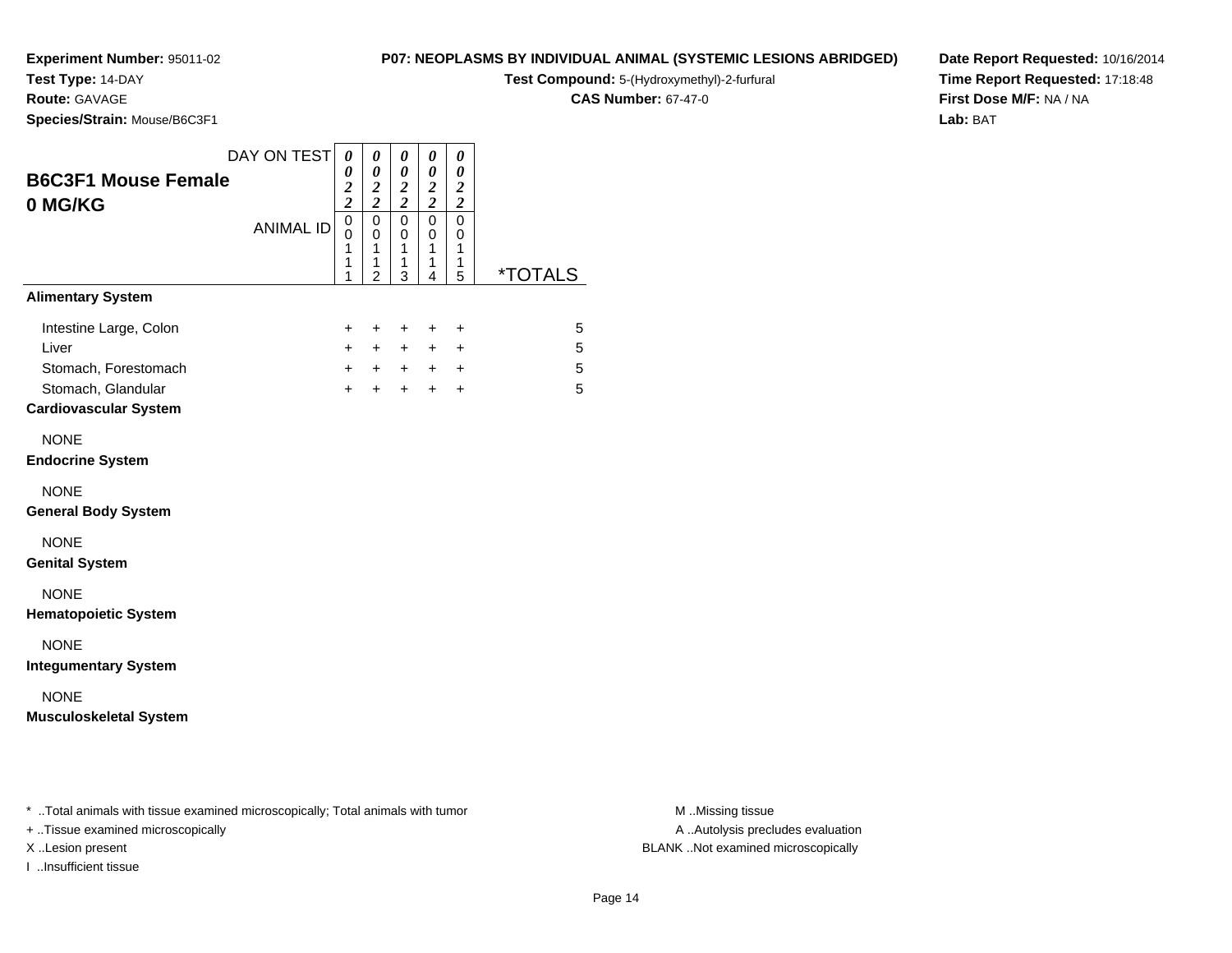**Test Type:** 14-DAY

**Route:** GAVAGE

**Species/Strain:** Mouse/B6C3F1

### **P07: NEOPLASMS BY INDIVIDUAL ANIMAL (SYSTEMIC LESIONS ABRIDGED)**

**Test Compound:** 5-(Hydroxymethyl)-2-furfural

**CAS Number:** 67-47-0

**Date Report Requested:** 10/16/2014**Time Report Requested:** 17:18:48**First Dose M/F:** NA / NA**Lab:** BAT

| <b>B6C3F1 Mouse Female</b><br>0 MG/KG       | DAY ON TEST<br><b>ANIMAL ID</b> | 0<br>0<br>$\boldsymbol{2}$<br>$\overline{c}$<br>0<br>0<br>1 | 0<br>0<br>$\boldsymbol{2}$<br>$\overline{c}$<br>0<br>0<br>1<br>1 | 0<br>0<br>$\boldsymbol{2}$<br>$\overline{2}$<br>0<br>0<br>1 | 0<br>0<br>$\boldsymbol{2}$<br>$\boldsymbol{2}$<br>0<br>0<br>1 | 0<br>0<br>$\boldsymbol{2}$<br>$\overline{2}$<br>0<br>0<br>1<br>1 |                       |
|---------------------------------------------|---------------------------------|-------------------------------------------------------------|------------------------------------------------------------------|-------------------------------------------------------------|---------------------------------------------------------------|------------------------------------------------------------------|-----------------------|
| <b>NONE</b><br>Nervous System               |                                 |                                                             | 2                                                                | 3                                                           | 4                                                             | 5                                                                | <i><b>*TOTALS</b></i> |
| <b>NONE</b><br><b>Respiratory System</b>    |                                 |                                                             |                                                                  |                                                             |                                                               |                                                                  |                       |
| <b>NONE</b><br><b>Special Senses System</b> |                                 |                                                             |                                                                  |                                                             |                                                               |                                                                  |                       |
| <b>NONE</b><br><b>Urinary System</b>        |                                 |                                                             |                                                                  |                                                             |                                                               |                                                                  |                       |
| <b>NONE</b>                                 |                                 |                                                             |                                                                  |                                                             |                                                               |                                                                  |                       |

### **SYSTEMIC LESIONS**

Multiple Organn  $+$ 

<sup>+</sup> <sup>+</sup> <sup>+</sup> <sup>+</sup> <sup>5</sup>

\* ..Total animals with tissue examined microscopically; Total animals with tumor **M** . Missing tissue M ..Missing tissue

+ ..Tissue examined microscopically

I ..Insufficient tissue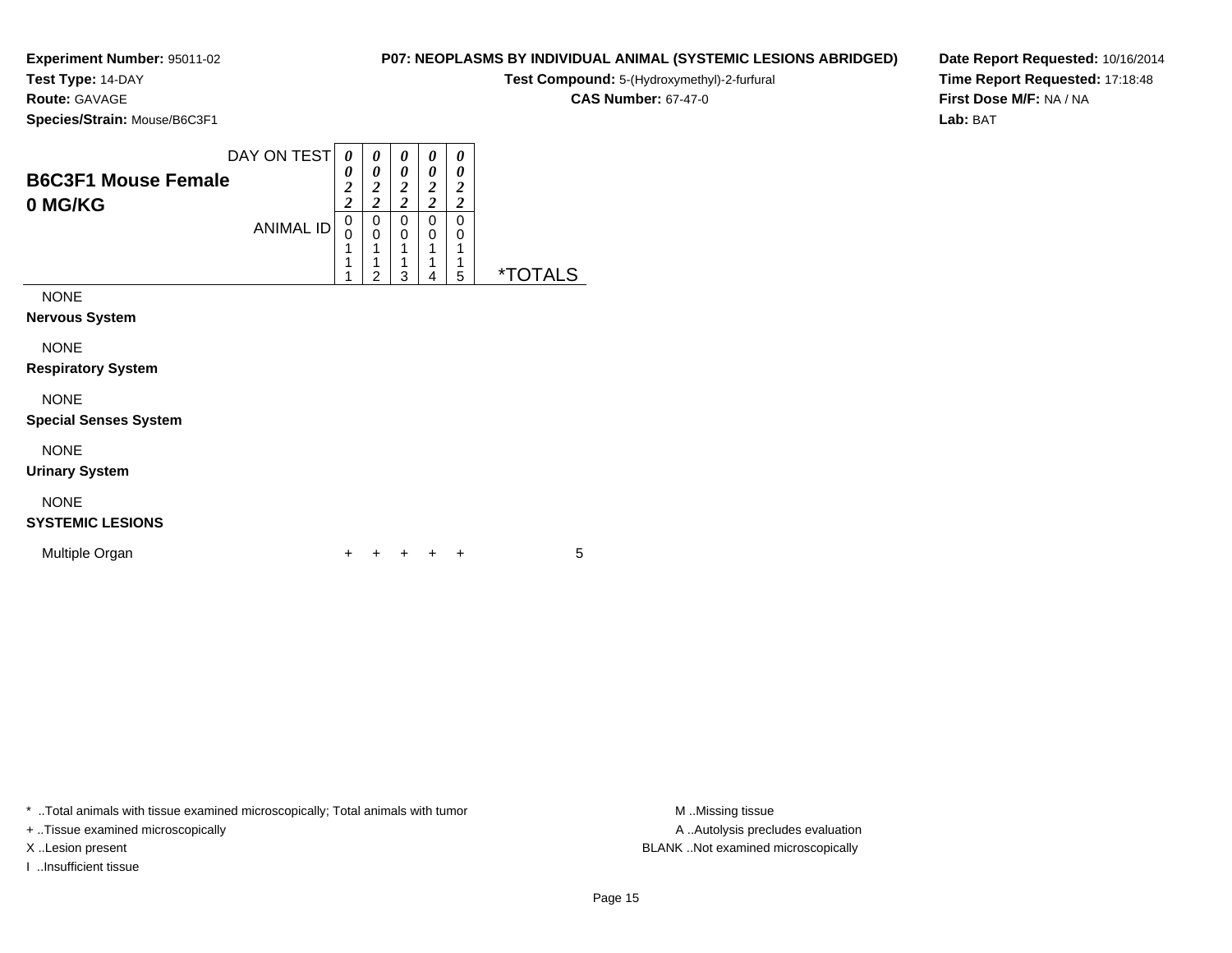**Test Type:** 14-DAY

**Route:** GAVAGE

**Species/Strain:** Mouse/B6C3F1

#### **P07: NEOPLASMS BY INDIVIDUAL ANIMAL (SYSTEMIC LESIONS ABRIDGED)**

**Test Compound:** 5-(Hydroxymethyl)-2-furfural

**CAS Number:** 67-47-0

**Date Report Requested:** 10/16/2014**Time Report Requested:** 17:18:48**First Dose M/F:** NA / NA**Lab:** BAT

|                                        | DAY ON TEST      | 0                                              | 0                                      | 0                                                           | 0                                       | 0                                        |                       |
|----------------------------------------|------------------|------------------------------------------------|----------------------------------------|-------------------------------------------------------------|-----------------------------------------|------------------------------------------|-----------------------|
| <b>B6C3F1 Mouse Female</b><br>94 MG/KG |                  | $\theta$<br>$\boldsymbol{2}$<br>$\overline{c}$ | $\boldsymbol{\theta}$<br>$\frac{2}{2}$ | $\boldsymbol{\theta}$<br>$\boldsymbol{2}$<br>$\overline{2}$ | 0<br>$\boldsymbol{2}$<br>$\overline{2}$ | 0<br>$\boldsymbol{2}$<br>$\overline{2}$  |                       |
|                                        | <b>ANIMAL ID</b> | $\mathbf 0$<br>$\Omega$<br>1<br>1              | 0<br>$\mathbf 0$<br>$\mathbf{1}$<br>1  | $\mathbf 0$<br>$\mathbf 0$<br>$\mathbf{1}$<br>1             | 0<br>0<br>1<br>1                        | 0<br>0<br>$\mathbf{1}$<br>$\overline{c}$ |                       |
| <b>Alimentary System</b>               |                  | 6                                              | $\overline{7}$                         | 8                                                           | 9                                       | 0                                        | <i><b>*TOTALS</b></i> |
| Intestine Large, Colon                 |                  | $\ddot{}$                                      | $\ddot{}$                              | $\ddot{}$                                                   | $\ddot{}$                               | $\ddot{}$                                | 5                     |
| Liver                                  |                  | $\ddot{}$                                      | $+$                                    | $+$                                                         | $+$                                     | $\ddot{}$                                | 5                     |
| Stomach, Forestomach                   |                  | $+$                                            | $+$                                    | $+$                                                         |                                         | $+$ $+$                                  | 5                     |
| Stomach, Glandular                     |                  | $+$                                            | $+$                                    | $+$                                                         | $+$                                     | $\ddot{}$                                | 5                     |
| <b>Cardiovascular System</b>           |                  |                                                |                                        |                                                             |                                         |                                          |                       |
| <b>NONE</b>                            |                  |                                                |                                        |                                                             |                                         |                                          |                       |
| <b>Endocrine System</b>                |                  |                                                |                                        |                                                             |                                         |                                          |                       |
| <b>NONE</b>                            |                  |                                                |                                        |                                                             |                                         |                                          |                       |
| <b>General Body System</b>             |                  |                                                |                                        |                                                             |                                         |                                          |                       |
| <b>NONE</b>                            |                  |                                                |                                        |                                                             |                                         |                                          |                       |
| <b>Genital System</b>                  |                  |                                                |                                        |                                                             |                                         |                                          |                       |
| <b>NONE</b>                            |                  |                                                |                                        |                                                             |                                         |                                          |                       |
| <b>Hematopoietic System</b>            |                  |                                                |                                        |                                                             |                                         |                                          |                       |
| <b>NONE</b>                            |                  |                                                |                                        |                                                             |                                         |                                          |                       |
| <b>Integumentary System</b>            |                  |                                                |                                        |                                                             |                                         |                                          |                       |
| <b>NONE</b>                            |                  |                                                |                                        |                                                             |                                         |                                          |                       |
| <b>Musculoskeletal System</b>          |                  |                                                |                                        |                                                             |                                         |                                          |                       |
|                                        |                  |                                                |                                        |                                                             |                                         |                                          |                       |
|                                        |                  |                                                |                                        |                                                             |                                         |                                          |                       |
|                                        |                  |                                                |                                        |                                                             |                                         |                                          |                       |

\* ..Total animals with tissue examined microscopically; Total animals with tumor **M** . Missing tissue M ..Missing tissue

+ ..Tissue examined microscopically

I ..Insufficient tissue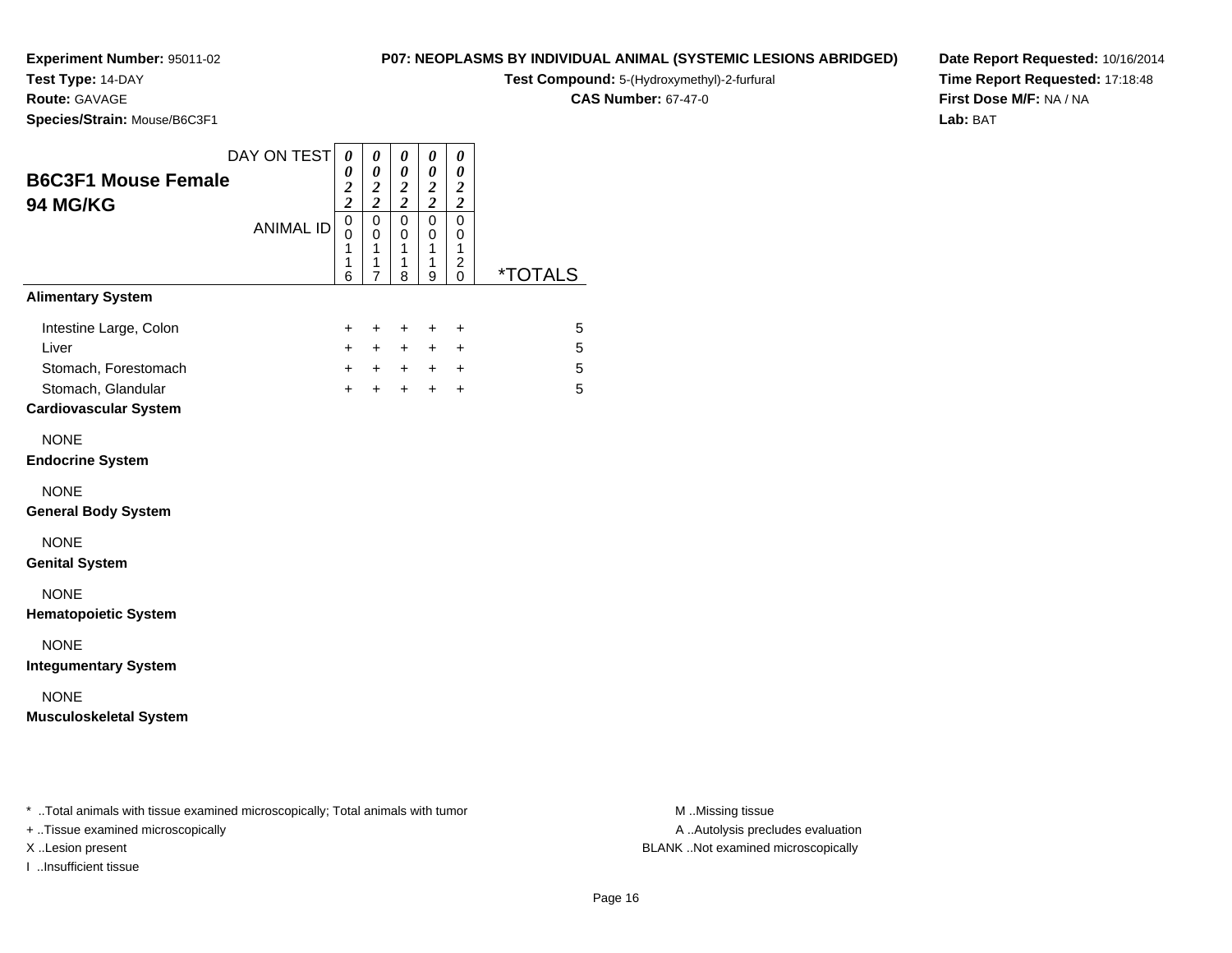### **Test Type:** 14-DAY

**Route:** GAVAGE

**Species/Strain:** Mouse/B6C3F1

### **P07: NEOPLASMS BY INDIVIDUAL ANIMAL (SYSTEMIC LESIONS ABRIDGED)**

**Test Compound:** 5-(Hydroxymethyl)-2-furfural

**CAS Number:** 67-47-0

**Date Report Requested:** 10/16/2014**Time Report Requested:** 17:18:48**First Dose M/F:** NA / NA**Lab:** BAT

| <b>B6C3F1 Mouse Female</b><br><b>94 MG/KG</b> | DAY ON TEST      | 0<br>0<br>$\overline{2}$<br>$\overline{\mathbf{c}}$ | 0<br>0<br>$\overline{2}$<br>$\boldsymbol{2}$ | 0<br>0<br>$\overline{2}$<br>$\overline{2}$ | 0<br>0<br>$\overline{\mathbf{c}}$<br>$\overline{c}$ | 0<br>0<br>2<br>$\overline{c}$ |                       |
|-----------------------------------------------|------------------|-----------------------------------------------------|----------------------------------------------|--------------------------------------------|-----------------------------------------------------|-------------------------------|-----------------------|
|                                               | <b>ANIMAL ID</b> | 0<br>0<br>4<br>1<br>6                               | 0<br>0<br>1<br>1<br>7                        | 0<br>$\mathbf 0$<br>1<br>1<br>8            | 0<br>0<br>1<br>1<br>9                               | 0<br>0<br>2<br>0              | <i><b>*TOTALS</b></i> |
| <b>NONE</b><br><b>Nervous System</b>          |                  |                                                     |                                              |                                            |                                                     |                               |                       |
| <b>NONE</b><br><b>Respiratory System</b>      |                  |                                                     |                                              |                                            |                                                     |                               |                       |
| <b>NONE</b><br><b>Special Senses System</b>   |                  |                                                     |                                              |                                            |                                                     |                               |                       |

NONE

**Urinary System**

# NONE

**SYSTEMIC LESIONS**

Multiple Organn  $+$ 

<sup>+</sup> <sup>+</sup> <sup>+</sup> <sup>+</sup> <sup>5</sup>

\* ..Total animals with tissue examined microscopically; Total animals with tumor **M** ...Missing tissue M ...Missing tissue

+ ..Tissue examined microscopically

I ..Insufficient tissue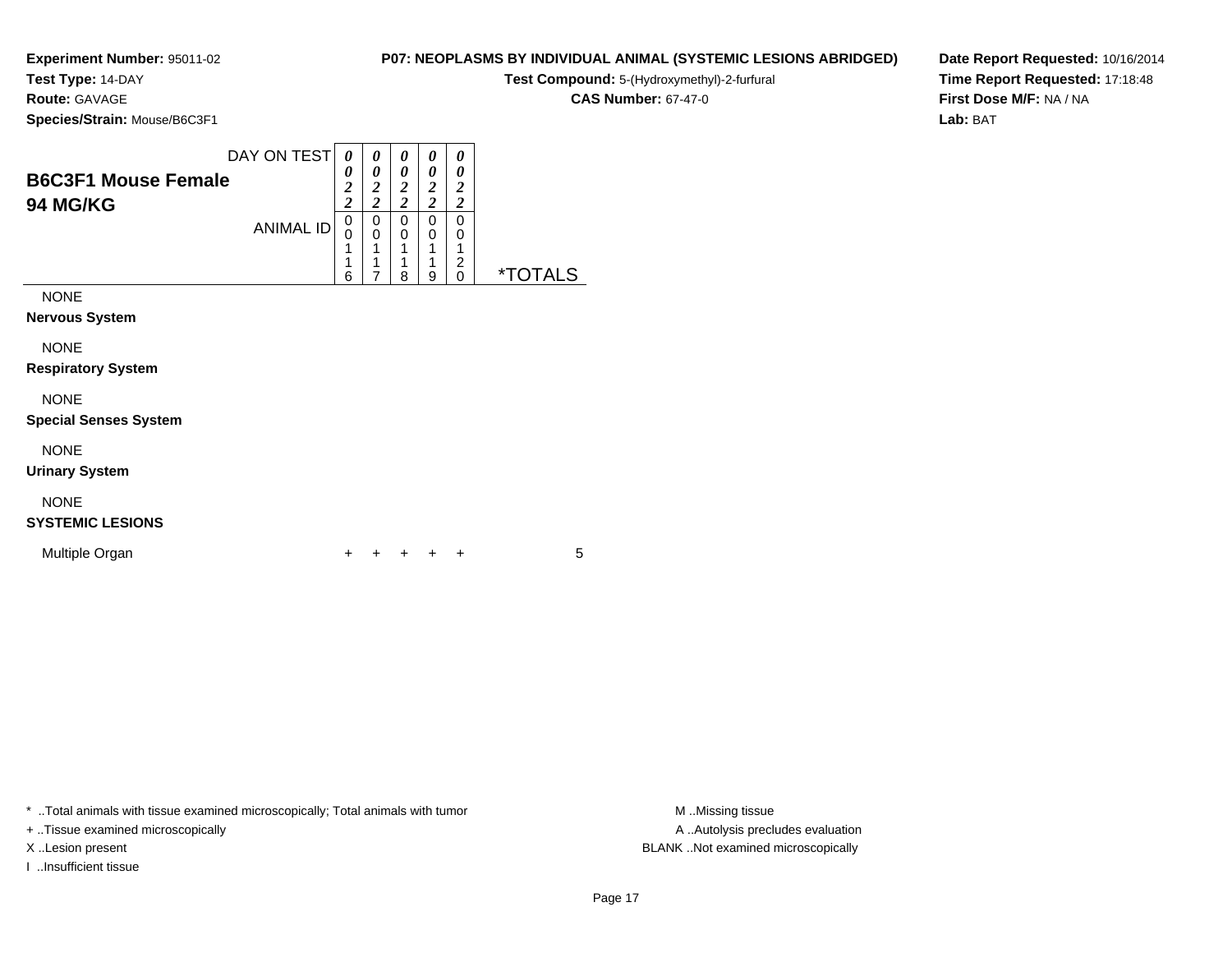# **Test Type:** 14-DAY

**Route:** GAVAGE

**Species/Strain:** Mouse/B6C3F1

#### **P07: NEOPLASMS BY INDIVIDUAL ANIMAL (SYSTEMIC LESIONS ABRIDGED)**

**Test Compound:** 5-(Hydroxymethyl)-2-furfural

**CAS Number:** 67-47-0

**Date Report Requested:** 10/16/2014**Time Report Requested:** 17:18:48**First Dose M/F:** NA / NA**Lab:** BAT

| <b>B6C3F1 Mouse Female</b><br><b>MG/KG</b><br>188                                                             | DAY ON TEST      | 0<br>0<br>$\frac{2}{2}$            | 0<br>$\boldsymbol{\theta}$<br>$\frac{2}{2}$               | $\pmb{\theta}$<br>$\pmb{\theta}$<br>$\frac{2}{2}$ | 0<br>$\pmb{\theta}$<br>$\frac{2}{2}$                                 | 0<br>$\boldsymbol{\theta}$<br>$\frac{2}{2}$    |                       |
|---------------------------------------------------------------------------------------------------------------|------------------|------------------------------------|-----------------------------------------------------------|---------------------------------------------------|----------------------------------------------------------------------|------------------------------------------------|-----------------------|
|                                                                                                               | <b>ANIMAL ID</b> | 0<br>0<br>1<br>$\overline{c}$<br>1 | $\mathbf 0$<br>0<br>1<br>$\overline{c}$<br>$\overline{2}$ | $\mathbf 0$<br>0<br>$\mathbf{1}$<br>$\frac{2}{3}$ | $\mathbf 0$<br>0<br>$\mathbf{1}$<br>$\overline{c}$<br>$\overline{4}$ | $\pmb{0}$<br>0<br>$\mathbf{1}$<br>2<br>5       | <i><b>*TOTALS</b></i> |
| <b>Alimentary System</b>                                                                                      |                  |                                    |                                                           |                                                   |                                                                      |                                                |                       |
| Intestine Large, Colon<br>Liver<br>Stomach, Forestomach<br>Stomach, Glandular<br><b>Cardiovascular System</b> |                  | +<br>$+$<br>$+$<br>$\ddot{}$       | +<br>$+$<br>$+$<br>$\ddot{}$                              | $\ddot{}$<br>$+$<br>$+$<br>$+$                    | $\ddot{}$<br>$+$<br>$+$                                              | $\ddot{}$<br>$\ddot{}$<br>$+$ $+$<br>$\ddot{}$ | 5<br>5<br>5<br>5      |
| <b>NONE</b><br><b>Endocrine System</b>                                                                        |                  |                                    |                                                           |                                                   |                                                                      |                                                |                       |
| <b>NONE</b><br><b>General Body System</b>                                                                     |                  |                                    |                                                           |                                                   |                                                                      |                                                |                       |
| <b>NONE</b><br><b>Genital System</b>                                                                          |                  |                                    |                                                           |                                                   |                                                                      |                                                |                       |
| <b>NONE</b><br><b>Hematopoietic System</b>                                                                    |                  |                                    |                                                           |                                                   |                                                                      |                                                |                       |
| <b>NONE</b><br><b>Integumentary System</b>                                                                    |                  |                                    |                                                           |                                                   |                                                                      |                                                |                       |
| <b>NONE</b><br><b>Musculoskeletal System</b>                                                                  |                  |                                    |                                                           |                                                   |                                                                      |                                                |                       |
|                                                                                                               |                  |                                    |                                                           |                                                   |                                                                      |                                                |                       |

\* ..Total animals with tissue examined microscopically; Total animals with tumor **M** . Missing tissue M ..Missing tissue

+ ..Tissue examined microscopically

I ..Insufficient tissue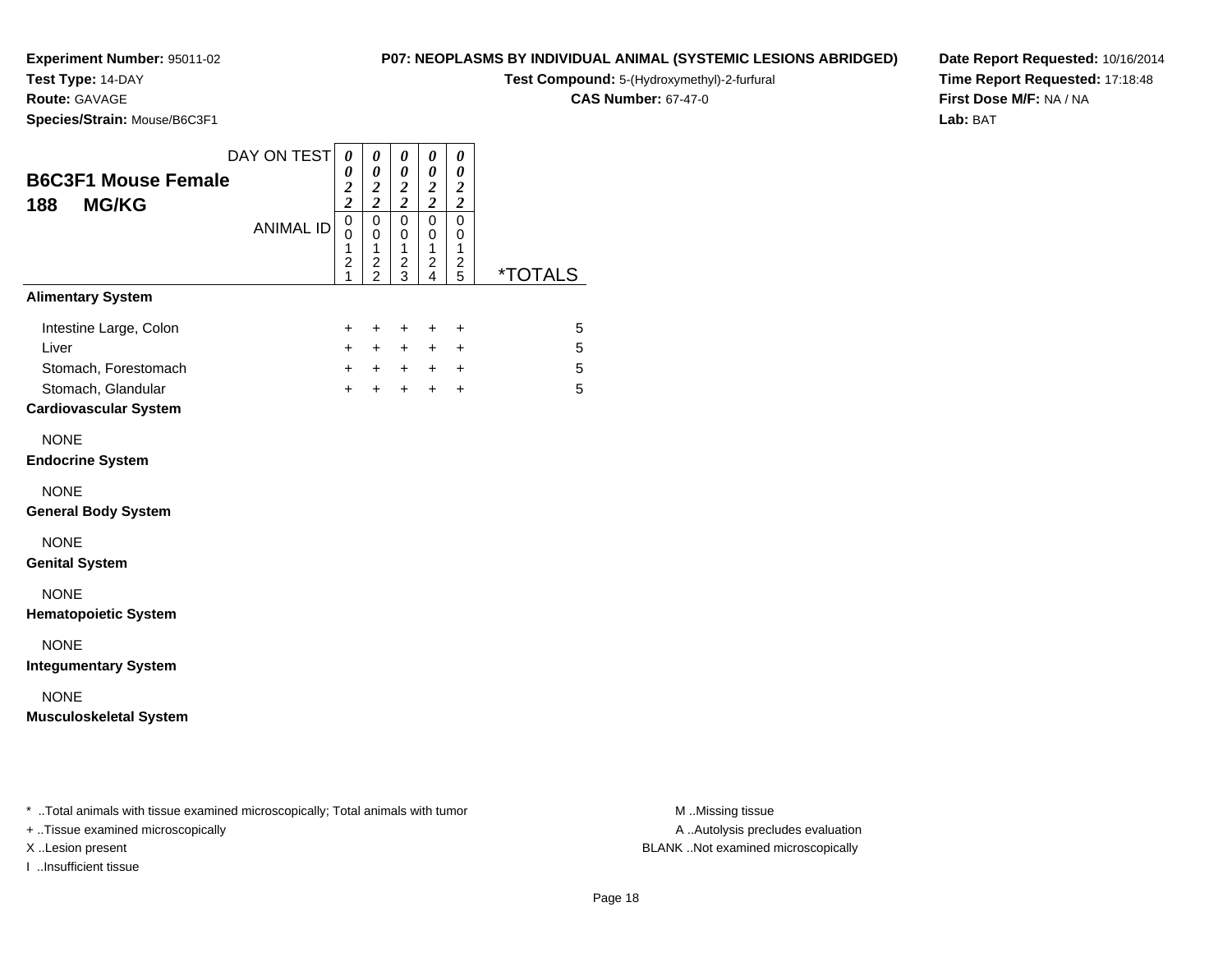**Test Type:** 14-DAY

**Route:** GAVAGE

**Species/Strain:** Mouse/B6C3F1

| P07: NEOPLASMS BY INDIVIDUAL ANIMAL (SYSTEMIC LESIONS ABRIDGED) |  |  |
|-----------------------------------------------------------------|--|--|
|-----------------------------------------------------------------|--|--|

**Test Compound:** 5-(Hydroxymethyl)-2-furfural

**CAS Number:** 67-47-0

**Date Report Requested:** 10/16/2014**Time Report Requested:** 17:18:48**First Dose M/F:** NA / NA**Lab:** BAT

| <b>B6C3F1 Mouse Female</b><br><b>MG/KG</b><br>188   | DAY ON TEST<br><b>ANIMAL ID</b> | 0<br>0<br>$\overline{\mathbf{c}}$<br>$\overline{2}$<br>0<br>0<br>1<br>$\overline{2}$ | 0<br>0<br>$\overline{\mathbf{c}}$<br>$\overline{2}$<br>0<br>0<br>1<br>$\overline{c}$ | 0<br>0<br>$\overline{2}$<br>$\overline{\mathbf{c}}$<br>0<br>0<br>1<br>$\overline{c}$ | 0<br>0<br>$\overline{2}$<br>$\overline{c}$<br>0<br>0<br>$\overline{c}$ | 0<br>0<br>$\overline{2}$<br>$\overline{2}$<br>0<br>0<br>2 |                       |
|-----------------------------------------------------|---------------------------------|--------------------------------------------------------------------------------------|--------------------------------------------------------------------------------------|--------------------------------------------------------------------------------------|------------------------------------------------------------------------|-----------------------------------------------------------|-----------------------|
| <b>NONE</b><br><b>Nervous System</b><br><b>NONE</b> |                                 | 1                                                                                    | $\overline{2}$                                                                       | 3                                                                                    | 4                                                                      | 5                                                         | <i><b>*TOTALS</b></i> |
| <b>Respiratory System</b><br><b>NONE</b>            |                                 |                                                                                      |                                                                                      |                                                                                      |                                                                        |                                                           |                       |
| <b>Special Senses System</b><br><b>NONE</b>         |                                 |                                                                                      |                                                                                      |                                                                                      |                                                                        |                                                           |                       |
| <b>Urinary System</b>                               |                                 |                                                                                      |                                                                                      |                                                                                      |                                                                        |                                                           |                       |

# NONE

### **SYSTEMIC LESIONS**

Multiple Organn  $+$ 

<sup>+</sup> <sup>+</sup> <sup>+</sup> <sup>+</sup> <sup>5</sup>

\* ..Total animals with tissue examined microscopically; Total animals with tumor **M** . Missing tissue M ..Missing tissue

+ ..Tissue examined microscopically

I ..Insufficient tissue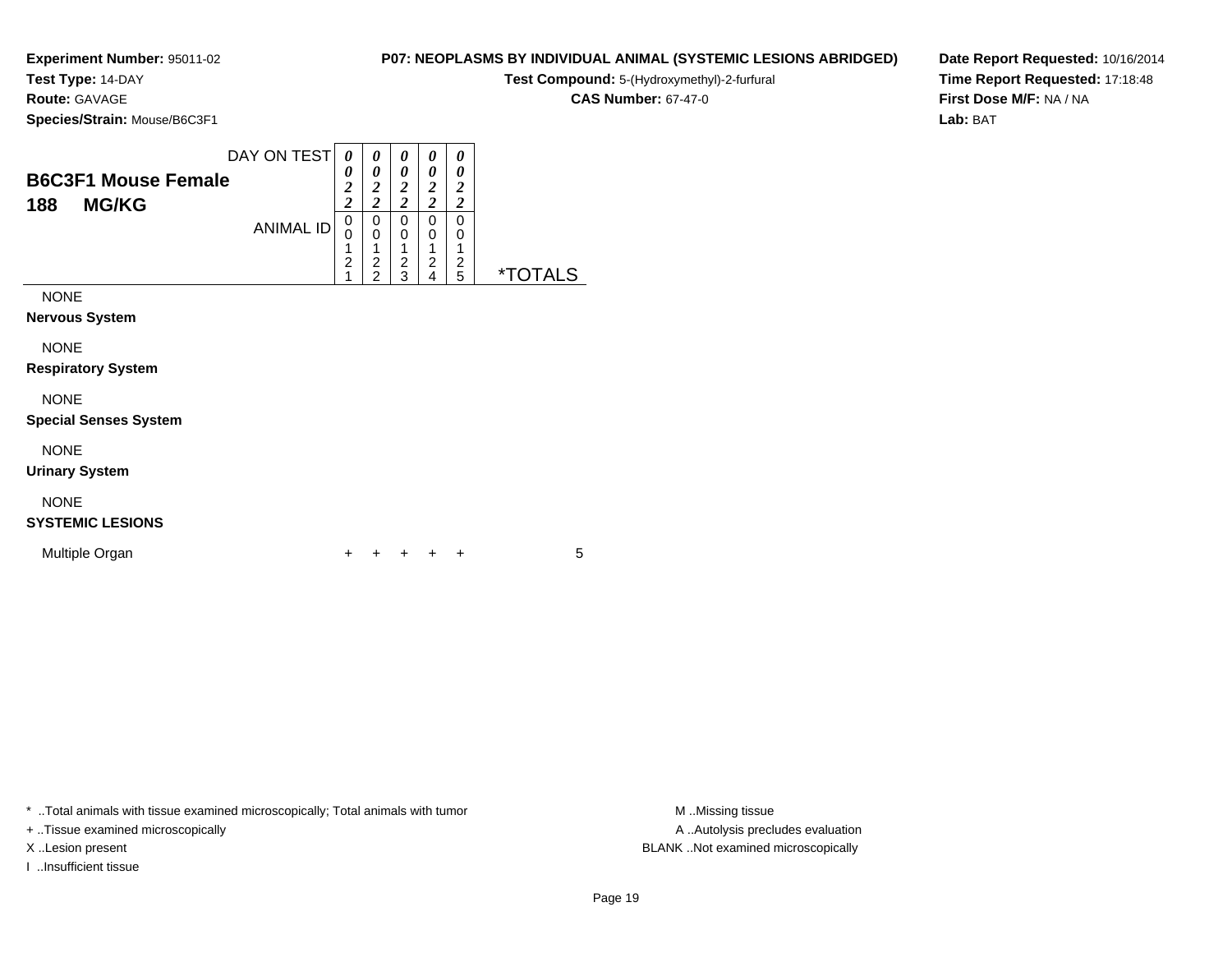# **Test Type:** 14-DAY

**Route:** GAVAGE

**Species/Strain:** Mouse/B6C3F1

#### **P07: NEOPLASMS BY INDIVIDUAL ANIMAL (SYSTEMIC LESIONS ABRIDGED)**

**Test Compound:** 5-(Hydroxymethyl)-2-furfural

**CAS Number:** 67-47-0

**Date Report Requested:** 10/16/2014**Time Report Requested:** 17:18:48**First Dose M/F:** NA / NA**Lab:** BAT

| <b>B6C3F1 Mouse Female</b>                                                                                    | DAY ON TEST      | $\boldsymbol{\theta}$<br>0<br>$\frac{2}{2}$                      | 0<br>0<br>$\frac{2}{2}$                                                      | 0<br>0                                                                                    | 0<br>0<br>$\frac{2}{2}$                                                    | 0<br>0                                         |                       |
|---------------------------------------------------------------------------------------------------------------|------------------|------------------------------------------------------------------|------------------------------------------------------------------------------|-------------------------------------------------------------------------------------------|----------------------------------------------------------------------------|------------------------------------------------|-----------------------|
| <b>MG/KG</b><br>375                                                                                           | <b>ANIMAL ID</b> | $\mathbf 0$<br>0<br>$\mathbf{1}$<br>$\overline{\mathbf{c}}$<br>6 | $\mathbf 0$<br>$\pmb{0}$<br>$\mathbf{1}$<br>$\overline{c}$<br>$\overline{7}$ | $\frac{2}{2}$<br>$\pmb{0}$<br>$\mathbf 0$<br>$\mathbf{1}$<br>$\overline{\mathbf{c}}$<br>8 | $\mathbf 0$<br>$\mathbf 0$<br>$\mathbf{1}$<br>$\overline{\mathbf{c}}$<br>9 | $\frac{2}{2}$<br>$\pmb{0}$<br>0<br>1<br>3<br>0 | <i><b>*TOTALS</b></i> |
| <b>Alimentary System</b>                                                                                      |                  |                                                                  |                                                                              |                                                                                           |                                                                            |                                                |                       |
| Intestine Large, Colon<br>Liver<br>Stomach, Forestomach<br>Stomach, Glandular<br><b>Cardiovascular System</b> |                  | +<br>$+$<br>$+$                                                  | $\ddot{}$<br>$+$<br>$+$                                                      | $+$<br>$+$<br>$+$ $+$ $+$<br>$+$                                                          | $\ddot{}$<br>$+$<br>$+$                                                    | $\ddot{}$<br>$\ddot{}$<br>$+$ $+$<br>$\ddot{}$ | 5<br>5<br>5<br>5      |
| <b>NONE</b><br><b>Endocrine System</b>                                                                        |                  |                                                                  |                                                                              |                                                                                           |                                                                            |                                                |                       |
| <b>NONE</b><br><b>General Body System</b>                                                                     |                  |                                                                  |                                                                              |                                                                                           |                                                                            |                                                |                       |
| <b>NONE</b><br><b>Genital System</b>                                                                          |                  |                                                                  |                                                                              |                                                                                           |                                                                            |                                                |                       |
| <b>NONE</b><br><b>Hematopoietic System</b>                                                                    |                  |                                                                  |                                                                              |                                                                                           |                                                                            |                                                |                       |
| <b>NONE</b><br><b>Integumentary System</b>                                                                    |                  |                                                                  |                                                                              |                                                                                           |                                                                            |                                                |                       |
| <b>NONE</b><br><b>Musculoskeletal System</b>                                                                  |                  |                                                                  |                                                                              |                                                                                           |                                                                            |                                                |                       |
|                                                                                                               |                  |                                                                  |                                                                              |                                                                                           |                                                                            |                                                |                       |

\* ..Total animals with tissue examined microscopically; Total animals with tumor **M** . Missing tissue M ..Missing tissue

+ ..Tissue examined microscopically

I ..Insufficient tissue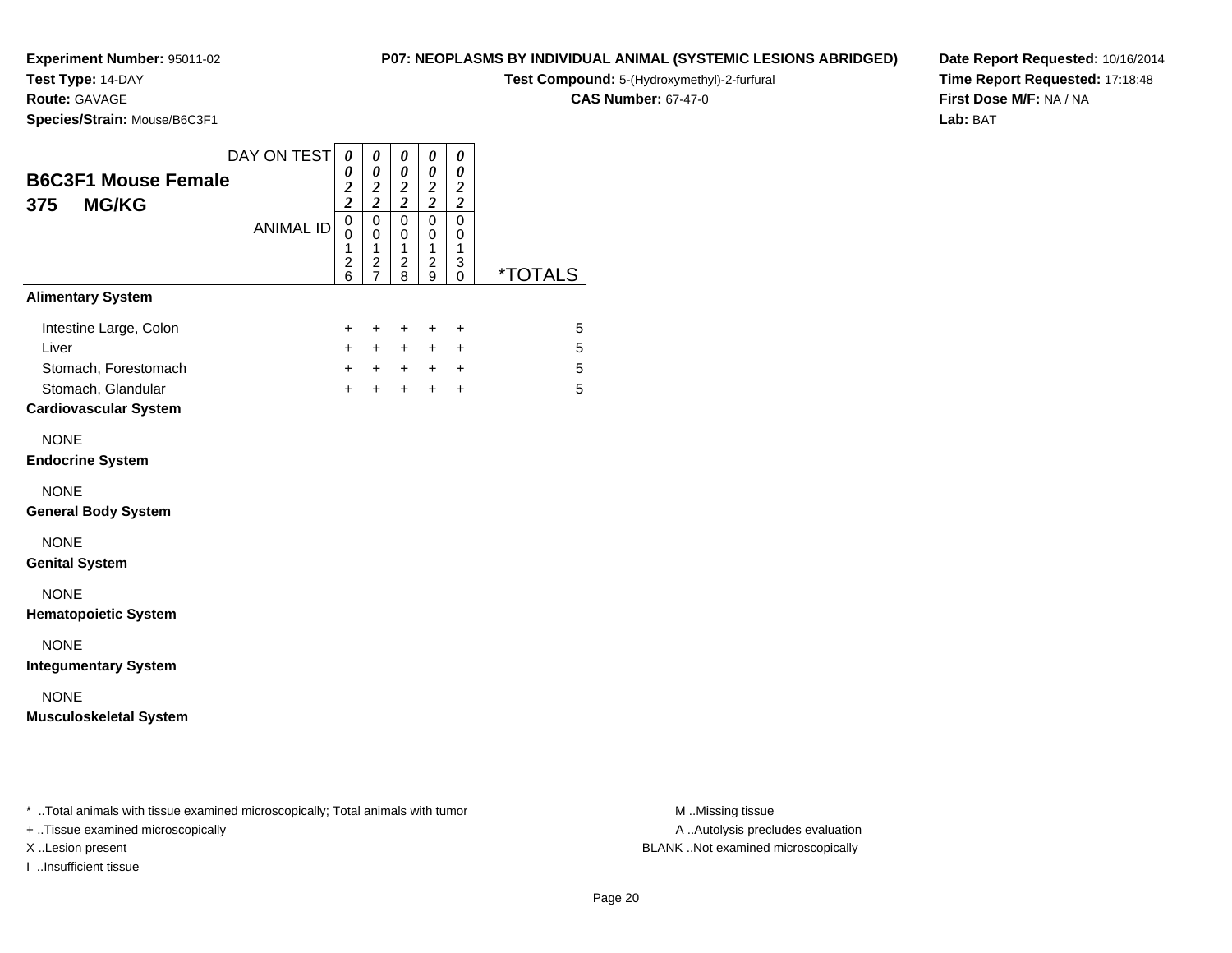**Test Type:** 14-DAY

**Route:** GAVAGE

**Species/Strain:** Mouse/B6C3F1

| P07: NEOPLASMS BY INDIVIDUAL ANIMAL (SYSTEMIC LESIONS ABRIDGED) |  |  |
|-----------------------------------------------------------------|--|--|
|-----------------------------------------------------------------|--|--|

**Test Compound:** 5-(Hydroxymethyl)-2-furfural

**CAS Number:** 67-47-0

**Date Report Requested:** 10/16/2014**Time Report Requested:** 17:18:48**First Dose M/F:** NA / NA**Lab:** BAT

| <b>B6C3F1 Mouse Female</b><br><b>MG/KG</b><br>375 | DAY ON TEST      | 0<br>0<br>$\overline{2}$<br>$\overline{c}$ | 0<br>0<br>$\overline{2}$<br>$\overline{c}$ | 0<br>0<br>2<br>$\overline{c}$ | 0<br>0<br>$\overline{2}$<br>$\overline{2}$ | 0<br>0<br>$\overline{2}$<br>$\overline{2}$ |              |
|---------------------------------------------------|------------------|--------------------------------------------|--------------------------------------------|-------------------------------|--------------------------------------------|--------------------------------------------|--------------|
|                                                   | <b>ANIMAL ID</b> | 0<br>0<br>1<br>$\overline{c}$<br>6         | 0<br>$\mathbf 0$<br>$\overline{c}$         | 0<br>$\Omega$<br>2<br>8       | 0<br>0<br>1<br>2<br>9                      | 0<br>0<br>1<br>3<br>$\mathbf{0}$           | *T∩<br>TAI S |
| <b>NONE</b>                                       |                  |                                            |                                            |                               |                                            |                                            |              |
| <b>Nervous System</b>                             |                  |                                            |                                            |                               |                                            |                                            |              |
| <b>NONE</b>                                       |                  |                                            |                                            |                               |                                            |                                            |              |
| <b>Respiratory System</b>                         |                  |                                            |                                            |                               |                                            |                                            |              |
| <b>NONE</b>                                       |                  |                                            |                                            |                               |                                            |                                            |              |

NONE

**Urinary System**

## NONE

### **SYSTEMIC LESIONS**

**Special Senses System**

Multiple Organn  $+$ 

<sup>+</sup> <sup>+</sup> <sup>+</sup> <sup>+</sup> <sup>5</sup>

\* ..Total animals with tissue examined microscopically; Total animals with tumor **M** . Missing tissue M ..Missing tissue

+ ..Tissue examined microscopically

I ..Insufficient tissue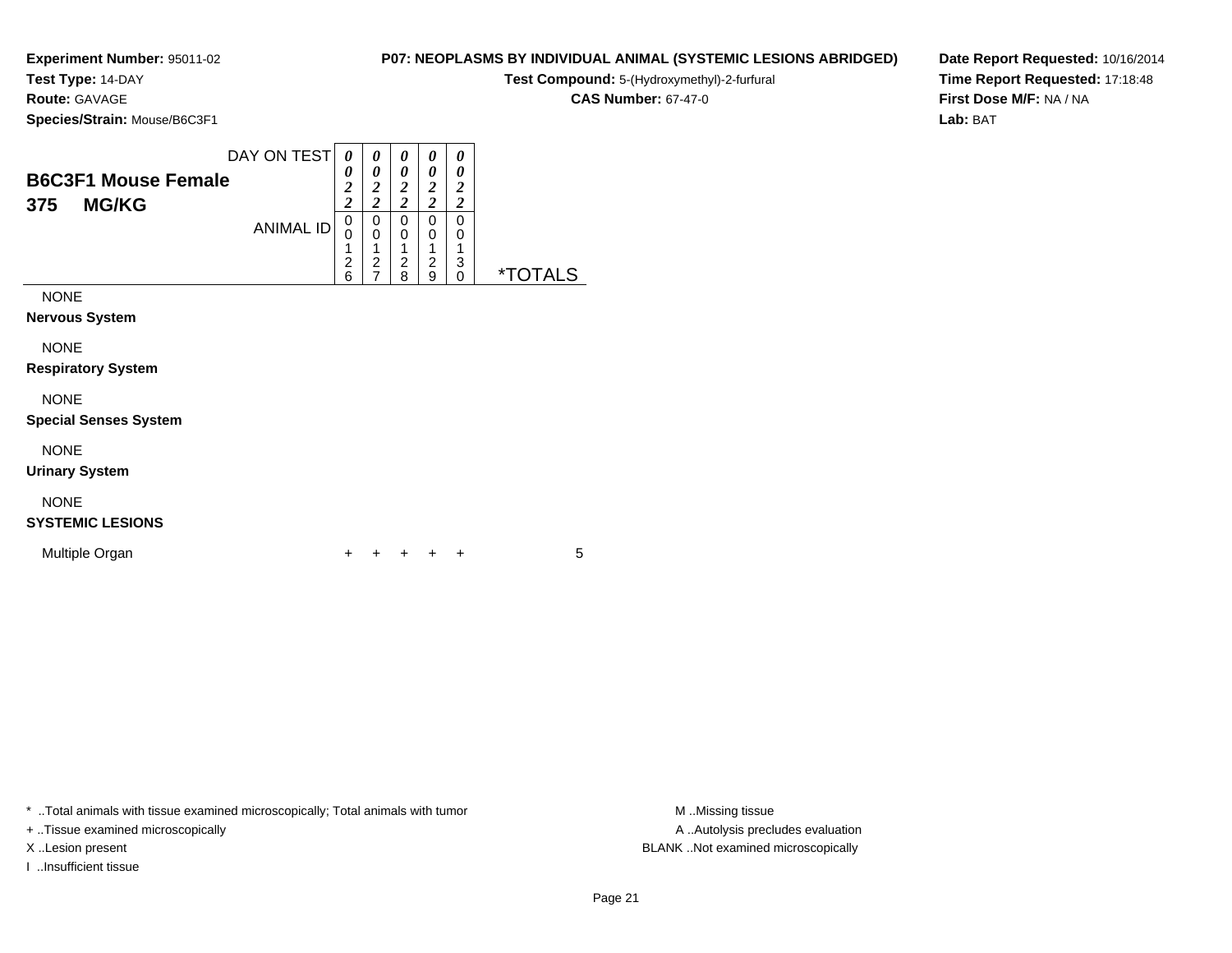## **Test Type:** 14-DAY

**Route:** GAVAGE

**Species/Strain:** Mouse/B6C3F1

#### **P07: NEOPLASMS BY INDIVIDUAL ANIMAL (SYSTEMIC LESIONS ABRIDGED)**

**Test Compound:** 5-(Hydroxymethyl)-2-furfural

**CAS Number:** 67-47-0

**Date Report Requested:** 10/16/2014**Time Report Requested:** 17:18:48**First Dose M/F:** NA / NA**Lab:** BAT

|                                                         | DAY ON TEST      | 0<br>0                               | 0<br>0                                                 | $\boldsymbol{\theta}$<br>$\boldsymbol{\theta}$ | 0<br>0                             | 0<br>$\boldsymbol{\theta}$         |             |
|---------------------------------------------------------|------------------|--------------------------------------|--------------------------------------------------------|------------------------------------------------|------------------------------------|------------------------------------|-------------|
| <b>B6C3F1 Mouse Female</b><br><b>MG/KG</b><br>750       |                  | $\overline{\mathbf{c}}$<br>$\bar{2}$ | $\boldsymbol{2}$<br>$\overline{2}$                     | $\boldsymbol{2}$<br>$\overline{2}$             | $\boldsymbol{2}$<br>$\overline{2}$ | $\boldsymbol{2}$<br>$\overline{2}$ |             |
|                                                         | <b>ANIMAL ID</b> | $\mathbf 0$<br>0<br>1<br>3<br>1      | $\mathbf 0$<br>$\mathbf 0$<br>1<br>3<br>$\mathfrak{p}$ | $\mathbf 0$<br>0<br>1<br>3<br>3                | 0<br>$\mathbf 0$<br>1<br>3<br>4    | $\mathbf 0$<br>0<br>1<br>3<br>5    | *TOTALS     |
| <b>Alimentary System</b>                                |                  |                                      |                                                        |                                                |                                    |                                    |             |
| Intestine Large, Colon<br>Liver<br>Stomach, Forestomach |                  | $\pm$<br>$+$<br>$+$                  | $\ddot{}$<br>$+$<br>$+$                                | $\ddot{}$<br>$+$<br>$+$                        | $\pm$<br>$+$                       | $\ddot{}$<br>$\ddot{}$<br>$+$ $+$  | 5<br>5<br>5 |
| Stomach, Glandular<br><b>Cardiovascular System</b>      |                  | $+$                                  | $\ddot{}$                                              | $+$                                            | $+$                                | $\ddot{}$                          | 5           |
| <b>NONE</b><br><b>Endocrine System</b>                  |                  |                                      |                                                        |                                                |                                    |                                    |             |
| <b>NONE</b><br><b>General Body System</b>               |                  |                                      |                                                        |                                                |                                    |                                    |             |
| <b>NONE</b><br><b>Genital System</b>                    |                  |                                      |                                                        |                                                |                                    |                                    |             |
| <b>NONE</b><br><b>Hematopoietic System</b>              |                  |                                      |                                                        |                                                |                                    |                                    |             |
| <b>NONE</b><br><b>Integumentary System</b>              |                  |                                      |                                                        |                                                |                                    |                                    |             |
| <b>NONE</b><br><b>Musculoskeletal System</b>            |                  |                                      |                                                        |                                                |                                    |                                    |             |
|                                                         |                  |                                      |                                                        |                                                |                                    |                                    |             |
|                                                         |                  |                                      |                                                        |                                                |                                    |                                    |             |

\* ..Total animals with tissue examined microscopically; Total animals with tumor **M** . Missing tissue M ..Missing tissue

+ ..Tissue examined microscopically

I ..Insufficient tissue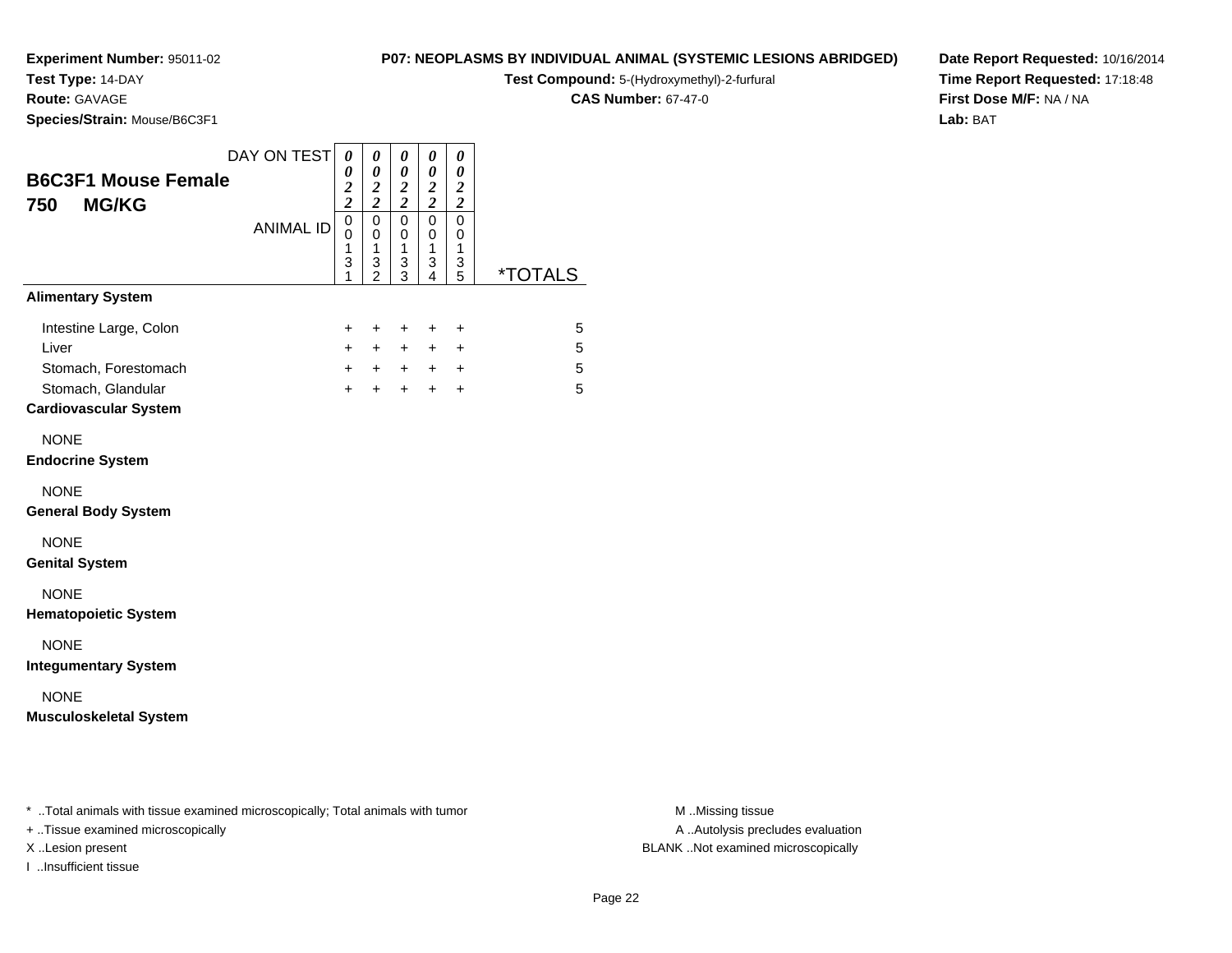**Test Type:** 14-DAY

**Route:** GAVAGE

**Species/Strain:** Mouse/B6C3F1

| P07: NEOPLASMS BY INDIVIDUAL ANIMAL (SYSTEMIC LESIONS ABRIDGED) |  |
|-----------------------------------------------------------------|--|
|-----------------------------------------------------------------|--|

**Test Compound:** 5-(Hydroxymethyl)-2-furfural

**CAS Number:** 67-47-0

**Date Report Requested:** 10/16/2014**Time Report Requested:** 17:18:48**First Dose M/F:** NA / NA**Lab:** BAT

| <b>B6C3F1 Mouse Female</b><br>750<br><b>MG/KG</b> | DAY ON TEST<br><b>ANIMAL ID</b> | 0<br>0<br>$\overline{\mathbf{c}}$<br>$\overline{c}$<br>0<br>$\mathbf 0$<br>1<br>3<br>1 | 0<br>0<br>$\frac{2}{2}$<br>0<br>0<br>1<br>3<br>$\overline{2}$ | 0<br>0<br>$\boldsymbol{2}$<br>$\overline{\mathbf{c}}$<br>0<br>0<br>1<br>3<br>3 | 0<br>0<br>$\overline{\mathbf{c}}$<br>$\overline{c}$<br>0<br>0<br>1<br>3<br>4 | 0<br>0<br>2<br>$\overline{2}$<br>0<br>0<br>3<br>5 | <i><b>*TOTALS</b></i> |
|---------------------------------------------------|---------------------------------|----------------------------------------------------------------------------------------|---------------------------------------------------------------|--------------------------------------------------------------------------------|------------------------------------------------------------------------------|---------------------------------------------------|-----------------------|
| <b>NONE</b><br><b>Nervous System</b>              |                                 |                                                                                        |                                                               |                                                                                |                                                                              |                                                   |                       |
| <b>NONE</b><br><b>Respiratory System</b>          |                                 |                                                                                        |                                                               |                                                                                |                                                                              |                                                   |                       |
| <b>NONE</b><br><b>Special Senses System</b>       |                                 |                                                                                        |                                                               |                                                                                |                                                                              |                                                   |                       |
| <b>NONE</b><br><b>Urinary System</b>              |                                 |                                                                                        |                                                               |                                                                                |                                                                              |                                                   |                       |

## NONE

**SYSTEMIC LESIONS**

Multiple Organn  $+$ 

<sup>+</sup> <sup>+</sup> <sup>+</sup> <sup>+</sup> <sup>5</sup>

\* ..Total animals with tissue examined microscopically; Total animals with tumor **M** . Missing tissue M ..Missing tissue

+ ..Tissue examined microscopically

I ..Insufficient tissue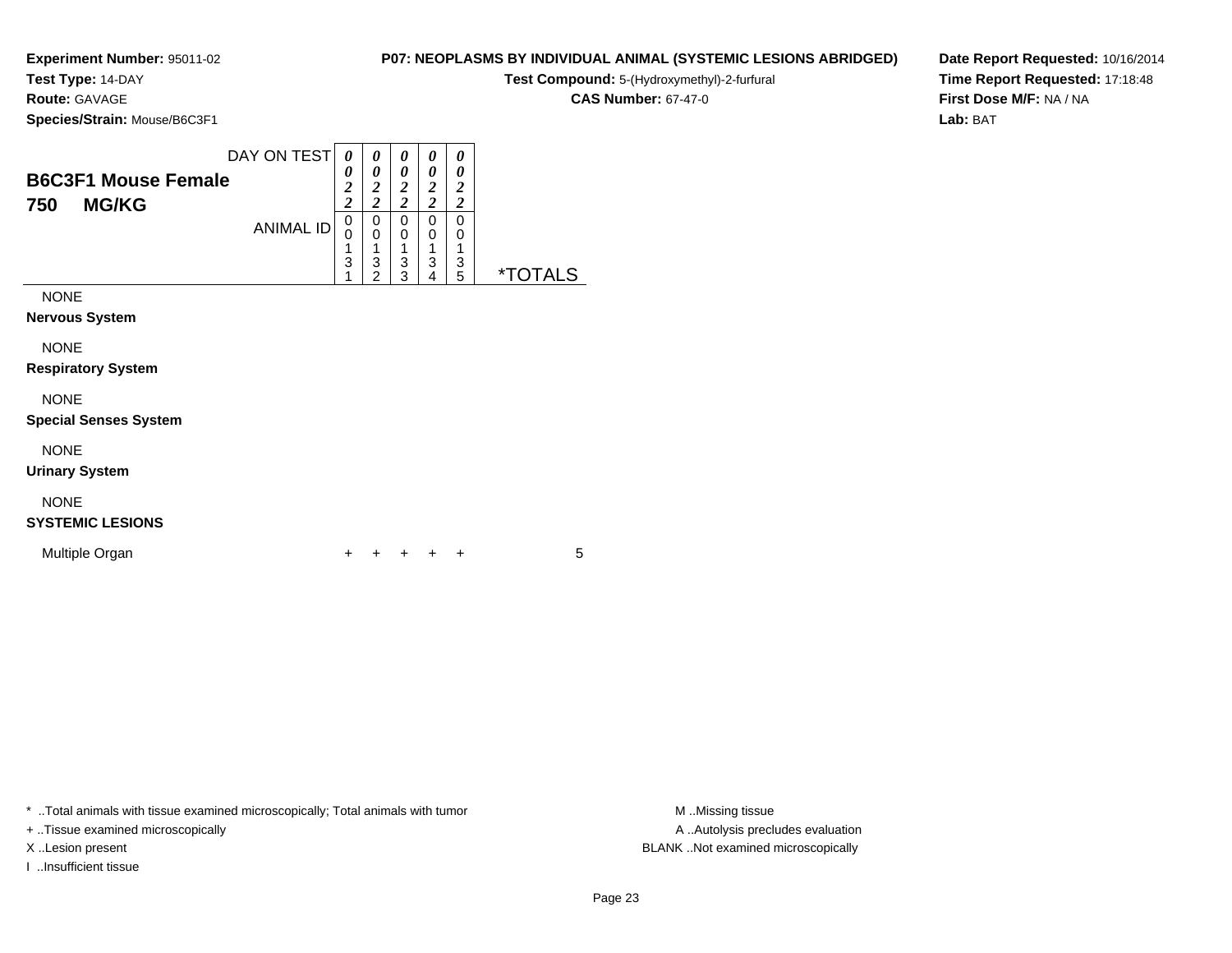**Test Type:** 14-DAY

**Route:** GAVAGE

**Species/Strain:** Mouse/B6C3F1

#### **P07: NEOPLASMS BY INDIVIDUAL ANIMAL (SYSTEMIC LESIONS ABRIDGED)**

**Test Compound:** 5-(Hydroxymethyl)-2-furfural

**CAS Number:** 67-47-0

**Date Report Requested:** 10/16/2014**Time Report Requested:** 17:18:48**First Dose M/F:** NA / NA**Lab:** BAT

| <b>B6C3F1 Mouse Female</b><br><b>MG/KG</b><br>1500                                                            | DAY ON TEST      | 0<br>0<br>$\overline{\mathbf{c}}$<br>$\bar{2}$ | 0<br>0<br>0<br>8                                                | 0<br>0<br>0<br>9                                     | 0<br>0<br>0<br>8                | 0<br>0<br>$\boldsymbol{2}$<br>$\boldsymbol{2}$ |                       |
|---------------------------------------------------------------------------------------------------------------|------------------|------------------------------------------------|-----------------------------------------------------------------|------------------------------------------------------|---------------------------------|------------------------------------------------|-----------------------|
|                                                                                                               | <b>ANIMAL ID</b> | $\overline{0}$<br>$\mathbf 0$<br>1<br>3<br>6   | $\mathbf 0$<br>$\pmb{0}$<br>$\mathbf{1}$<br>3<br>$\overline{7}$ | $\mathbf 0$<br>$\mathbf 0$<br>$\mathbf{1}$<br>3<br>8 | $\mathbf 0$<br>0<br>1<br>3<br>9 | 0<br>0<br>1<br>4<br>0                          | <i><b>*TOTALS</b></i> |
| <b>Alimentary System</b>                                                                                      |                  |                                                |                                                                 |                                                      |                                 |                                                |                       |
| Intestine Large, Colon<br>Liver<br>Stomach, Forestomach<br>Stomach, Glandular<br><b>Cardiovascular System</b> |                  | $\ddot{}$<br>$+$<br>$+$<br>$+$                 | $\ddot{}$<br>$+$<br>$+$<br>$\ddot{}$                            | $\ddot{}$<br>$+$<br>$+$<br>$+$                       | $\ddot{}$<br>$+$<br>$+$<br>$+$  | $\ddot{}$<br>$+$<br>$\pm$<br>$\ddot{}$         | 5<br>5<br>5<br>5      |
| <b>NONE</b><br><b>Endocrine System</b>                                                                        |                  |                                                |                                                                 |                                                      |                                 |                                                |                       |
| <b>NONE</b><br><b>General Body System</b>                                                                     |                  |                                                |                                                                 |                                                      |                                 |                                                |                       |
| <b>NONE</b><br><b>Genital System</b>                                                                          |                  |                                                |                                                                 |                                                      |                                 |                                                |                       |
| <b>NONE</b><br><b>Hematopoietic System</b>                                                                    |                  |                                                |                                                                 |                                                      |                                 |                                                |                       |
| <b>NONE</b><br><b>Integumentary System</b>                                                                    |                  |                                                |                                                                 |                                                      |                                 |                                                |                       |
| <b>NONE</b><br><b>Musculoskeletal System</b>                                                                  |                  |                                                |                                                                 |                                                      |                                 |                                                |                       |
|                                                                                                               |                  |                                                |                                                                 |                                                      |                                 |                                                |                       |
|                                                                                                               |                  |                                                |                                                                 |                                                      |                                 |                                                |                       |

\* ..Total animals with tissue examined microscopically; Total animals with tumor **M** . Missing tissue M ..Missing tissue

+ ..Tissue examined microscopically

I ..Insufficient tissue